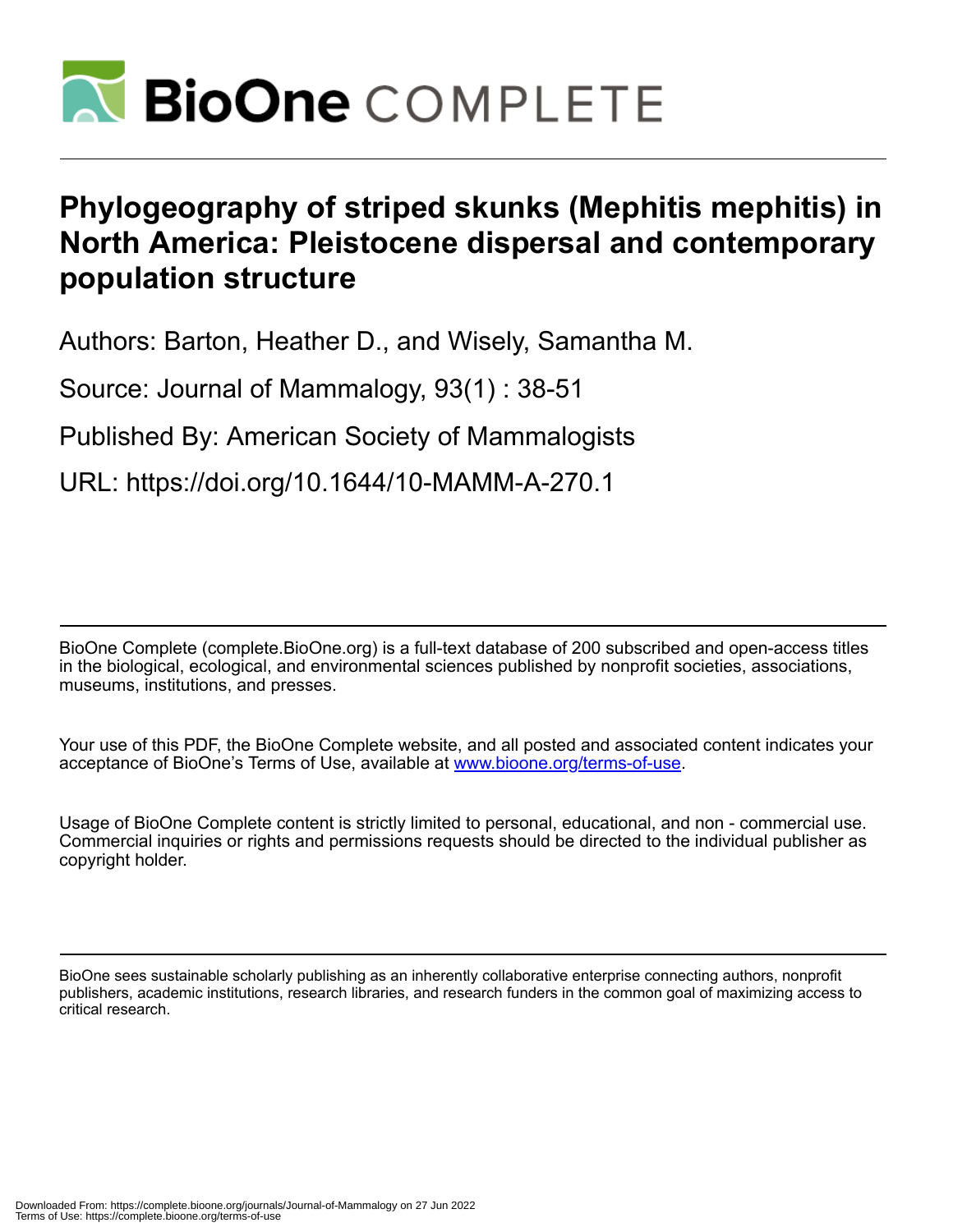

## Phylogeography of striped skunks (Mephitis mephitis) in North America: Pleistocene dispersal and contemporary population structure

HEATHER D. BARTON AND SAMANTHA M. WISELY\*

116 Ackert Hall, Division of Biology, Kansas State University, Manhattan, KS 66506, USA Present address of SMW: Wildlife Ecology and Conservation and Ordway-Swisher Biological Station, Conservation Genetics and Molecular Ecology Lab, 110 Newins-Ziegler Hall, University of Florida, Gainesville, FL 62611, USA

\* Correspondent: wisely@ufl.edu

Pleistocene climate fluctuations rearranged ecosystems, and influenced the contemporary distribution of modern species. Although specialist species were often restricted to isolated refugia by Pleistocene climate change, generalist species may have been less constrained in their distribution and movements. We used a combination of genetic data and previously published fossil data to investigate the phylogeography and contemporary population structure of a generalist species, the striped skunk (Mephitis mephitis). We sequenced a portion of the mitochondrial cytochrome-b gene (601 base pairs) and amplified 8 microsatellite loci from 314 striped skunk specimens. Phylogenetic analysis of the cytochrome-b gene revealed the presence of 4 distinct phylogroups, and examination of microsatellite data indicated a pattern of secondary contact among these clades. We infer from these data that during the Rancholabrean stage prior to the Illinoian glaciation, striped skunks emerged from a southern refugium in the Texas–Mexico region and colonized the southeastern United States, forming a 2nd, later refugium in the east. This colonization was followed by a 2nd dispersal event from the southern source population to west of the Rocky Mountains during the Illinoian glacial period. During the Sangamonian interglacial stage, 2 distinct subclades formed on either side of the Sierra Nevada. During the Holocene, the subclade that colonized the Great Basin then expanded east across the northern Rockies and recolonized the Great Plains to create an area of secondary contact with the southern phylogroup. Secondary contact occurred to a lesser extent with individuals from the eastern phylogroup east of the Mississippi River. It appears that periodic Pleistocene glacial expansions and retreats caused a series of range expansions and secondary contact events in this native North American species to create a complex pattern of population structure today.

Key words: generalist species, Mephitis mephitis, phylogeography, Pleistocene, population genetics, Quaternary biogeography, striped skunk

E 2012 American Society of Mammalogists DOI: 10.1644/10-MAMM-A-270.1

The Pleistocene was a time of periodic climate fluctuations that led to the formation and subsequent retraction of large ice sheets over much of the Northern Hemisphere. The cyclical expansion and contraction of these ice sheets throughout the Pleistocene affected the environment and landscape, and influenced the distribution of continental biota. At the end of the Pleistocene (12,000 years ago), temperatures yet again increased, glaciers retreated, and flora and fauna that had been confined to refugia during the Wisconsinan glacial period expanded as ecosystems developed throughout the Holocene and into recent times (Graham et al. 1996; Hewitt 2000). For many species, Pleistocene glacial cycles and subsequent Holocene climatic warming produced patterns of vicariance and dispersal that, in turn, generated modern patterns of genetic diversity and population structuring in many species of mammals (Hewitt 2004).

Phylogeographic studies, which combine fossil, genetic, climatic, and biogeographic data, seek to understand the vicariant and dispersal processes of plant and animal species that drive Quaternary and contemporary distributions. In North America, phylogeographic studies of fauna have often focused on endemic montane or boreal species that typically expanded out of low-elevation, low-latitude, ice-free Pleistocene refugia to their modern distributions (Lessa et al. 2003;

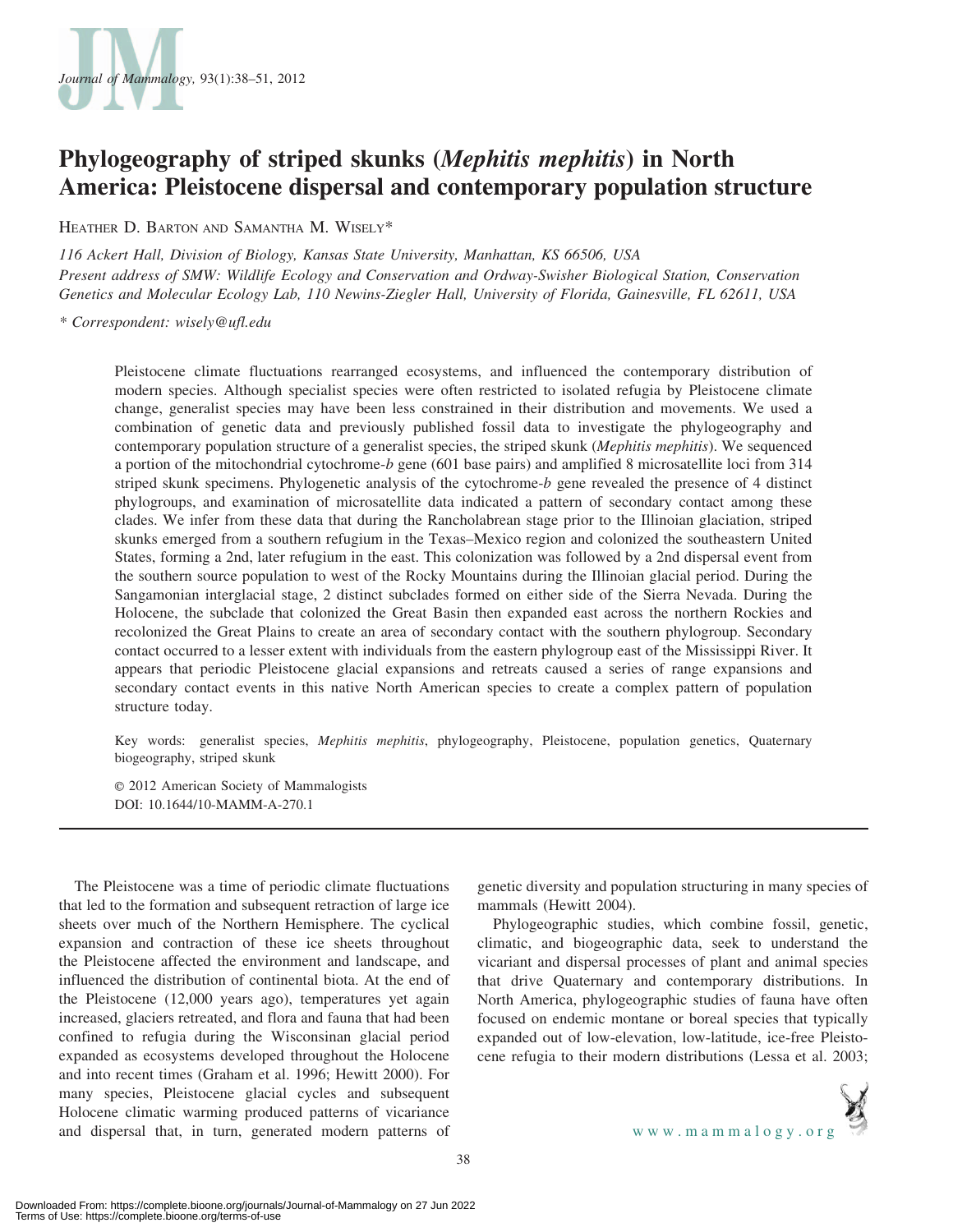Lunt et al. 1998; Santucci et al. 1998; Taberlet and Bouvet 1994). Because boreal specialist species depend on a narrow range of resources, species such as the black bear (Ursus americanus) and the American marten (Martes americana) relied on refugia that were located in the southeastern and eastern United States (Rand 1954; Soltis et al. 2006), the southwestern United States and Mexico (Olah-Hemmings et al. 2010; Rand 1954), and along the Pacific coast (Scudder and Gessler 1989). For some species, eastern Beringia (central Alaska and western Yukon) also functioned as a Pleistocene refugium (Hopkins 1967; Lessa et al. 2003). These refugia served as origins of future range expansion for endemic and specialist species into uninhabited, developing ecosystems following the final retreat of the Laurentide ice sheet at the end of the Wisconsinan glaciation. Generalist species, which were not subject to the same habitat restrictions as specialist species during the Pleistocene, also were relegated to lower latitudes, but they could traverse a broader spectrum of habitats in the unglaciated areas. The greater freedom of movement afforded to generalist species during the Pleistocene may have allowed them to utilize different colonization routes and regions than specialist species (Dragoo et al. 2006; Lister 2004). We investigated the effects of Pleistocene climate change on the distribution and movements of one such North American generalist species, the striped skunk (Mephitis mephitis).

Striped skunks are small-bodied mesocarnivores whose modern distribution ranges from northern Mexico through the continental United States and well into Canada (Dragoo 2009; George 2006). All extant skunk species (Mephitidae) in the New World evolved from a primitive skunk genus (Martinogale) that migrated to the New World in the late Miocene (Wang et al. 2005); however, 2 basal skunk species in the family, Mydaus javanensis and Mydaus marchei, are associated with Java and the Philippines, respectively (Dragoo and Honeycutt 1997; Eizirik et al. 2010). Phylogenetic evidence suggests that striped skunks diverged from a common ancestor with their sister genus, Spilogale (Dragoo et al. 1993). The earliest fossil evidence of the genus Mephitis is from the early Pleistocene ( $\sim$ 1.8 million years ago [mya]) and comes from the Broadwater site in Nebraska (Kúrten and Anderson 1980). Late Pleistocene (70,000 years ago to 14,500 years ago) fossil records suggest that striped skunks were broadly distributed across much of the southern half of the United States by the end of the Pleistocene, and fossil records from the Holocene  $(-10,000-4,500$  years ago) provide evidence that striped skunks expanded into the upper Midwest and Northeast regions of the United States following the retreat of the Wisconsinan glacier (FAUNMAP Working Group 1994).

In the current study, we used a combination of genetic, fossil, and biogeographic data to develop a biogeographic history of striped skunks in North America. We hypothesized that, unlike boreal species, the life-history traits of this generalist species afforded striped skunks the ability to move longitudinally during glacial stages when high latitudes and high elevations were uninhabitable, but southern latitudes provided habitat that could be inhabited and provide a route for dispersal. These patterns of movement have been seen in the phylogeographic assessments of such habitat generalists as raccoons (Procyon lotor—Cullingham et al. 2008), deer mice (Peromyscus maniculatus—Dragoo et al. 2006), and five-lined skinks (Eumeces fasciatus—Howes et al. 2006). We hypothesized that following regional dispersal, geographic features such as mountains and major river drainages acted as isolating mechanisms that caused striped skunk populations to diverge into separate lineages. Studies of another highly mobile generalist species, the raccoon, have shown that rivers and mountains are barriers to movement, generating population structure (Biek et al. 2007; Jenkins et al. 1988); in particular, the Mississippi River partitions populations of raccoons (Cullingham et al. 2008), the northern short-tailed shrew (Blarina brevicauda— Brant and Orti 2003), and the five-lined skink (Howes et al. 2006). Therefore, we hypothesized that the Mississippi River was a biogeographic barrier to striped skunks both in the Pleistocene and currently. We further hypothesized that climatic warming during the Holocene would have allowed this species to expand latitudinally across North America, and for populations that diverged during the Pleistocene to admix. Studies of striped skunk ecology have shown that they are true habitat generalists (Larivière et al. 1999; Larivière and Messier 1998; Verts 1967) and are highly mobile with a large dispersal capacity (Bixler and Gittleman 2000). Thus, we hypothesized that the biogeographic history of this species would provide evidence for both vicariance and population admixture during the dynamic climatic events of the last 2 million years.

#### MATERIALS AND METHODS

Sample collection.—Because striped skunks are a broadly distributed North American species (Hall 1981), we wanted to ensure that we adequately sampled the range of the species. Ear tissue samples from 314 striped skunks were collected by United States Department of Agriculture–Animal and Plant Health Inspection Service employees and the Texas State Health Department from 20 states (Arizona, California, Georgia, Illinois, Indiana, Louisiana, Maine, Michigan, Montana, Nebraska, Nevada, New Mexico, North Dakota, Ohio, Oregon, Texas, Vermont, Virginia, West Virginia, and Wyoming). Samples were sent to Kansas State University for analysis. The full record for each sample included individual identification, state, county, latitude and longitude, GenBank accession, and sex (Appendix I).

Laboratory procedures.—We extracted DNA from 314 ear tissue samples at Kansas State University using a PrepGem Blood and Tissue extraction kit (Zygem, Inc., Solana Beach, California). We amplified a 601–base pair (bp) segment of the cytochrome- $b$  gene using 2 primer sets: 31CB (5'-TGAAA-CTTCGGTTCCTTG-3') and 728CB (5'-TTCAGTGGATTG-GCTGGAGT-3'), and 48CB (5'-GCTCGGAATTTGCTTGA-TTC-3') and 745CB (5'-TAATATGGGGTGGGGTGTTC-3') at a total volume of 10  $\mu$ l, which consisted of 2  $\mu$ l of DNA extract (4.5–52.0 ng/ $\mu$ l), 1× polymerase chain reaction buffer,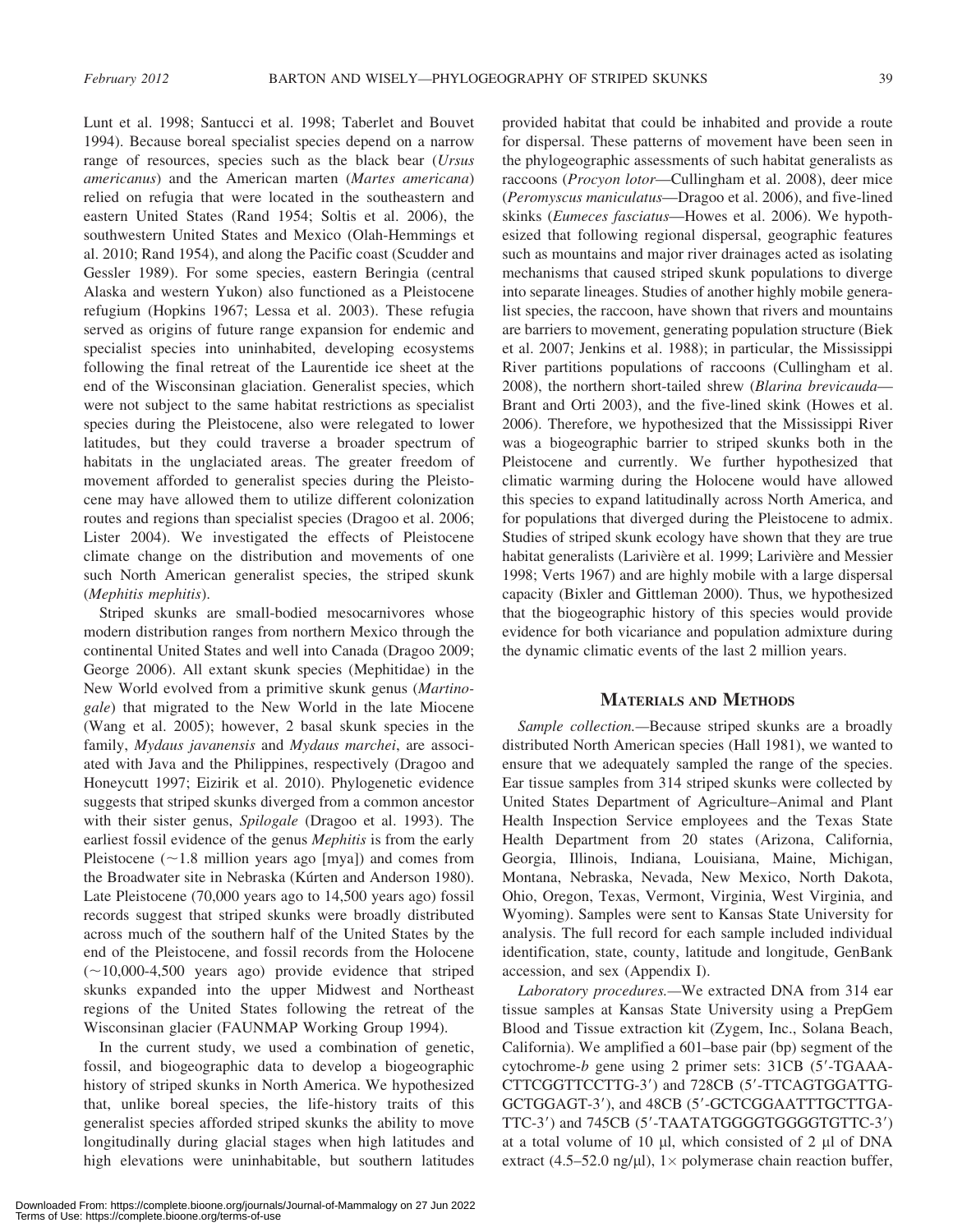$1.5 \text{ mM of MgCl}_2$ , 0.2 mM of deoxynucleoside triphosphates, 1.0  $\mu$ g/ $\mu$ l of bovine serum albumin, 0.5  $\mu$ M of each primer, and 0.3 unit Taq. Polymerase chain reaction conditions were 55<sup>°</sup>C for 2 min, followed by 30 cycles of 94<sup>°</sup>C for 15 s, 50<sup>°</sup>C for 15 s, and 72 $^{\circ}$ C for 30 s, followed by 72 $^{\circ}$ C for 1 min, ending with a  $4^{\circ}$ C hold. Polymerase chain reaction products were purified and sequenced at the Advanced Genetic Technology Center (University of Kentucky, Lexington). Sequences were edited using Sequencher 4.7 (Gene Codes Corporation, Ann Arbor, Michigan). Sequences were deposited in the GenBank database (accession numbers JN008441–JN008709).

We also amplified striped skunk DNA at 8 microsatellite loci (Dragoo et al. 2009) at a total volume of 10  $\mu$ l, which consisted of 2  $\mu$ l of DNA extract (4.5–52.0 ng/ $\mu$ l), 1× polymerase chain reaction buffer,  $2.7 \text{ mM of MgCl}_2$ ,  $0.3 \text{ mM}$ of deoxynucleoside triphosphates,  $0.1 \mu g/\mu l$  of bovine serum albumin, 0.8 M of Betaine, 0.2  $\mu$ M of forward primer, 0.5  $\mu$ M of reverse and 4 dye-tagged primers (FAM and HEX [Integrated DNA Technologies, Coralville, Iowa] and PET and NED [Applied Biosystems, Carlsbad, California]), and 0.5 unit Taq. Polymerase chain reaction conditions for primer sets 22-70, 42-15, 22-19, and 42-73 were  $94^{\circ}$ C for 5 min, followed by 30 cycles of  $94^{\circ}$ C for 30 s,  $51^{\circ}$ C for 45 s (primer sets 22-14 and 22-26:  $54^{\circ}$ C, primer set 42-25:  $53^{\circ}$ C), and  $72^{\circ}$ C for 45 s, followed by 10 cycles of 94 $\degree$ C for 30 s, 53 $\degree$ C for 45 s, and 72<sup>°</sup>C for 45 s, followed by 72<sup>°</sup>C for 10 min. Primer set 22-67 required the use of a touchdown polymerase chain reaction, with conditions as follows:  $94^{\circ}$ C for 5 min, followed by 8 cycles of 94 $\degree$ C for 30 s, 60 $\degree$ C for 30 s, and 72 $\degree$ C for 30 s, with the annealing temperature decreasing every 2 cycles to  $58^{\circ}$ C, 56<sup>°</sup>C, and 52<sup>°</sup>C, respectively, followed by 30 cycles of  $94$ <sup>°</sup>C for 30 s,  $50^{\circ}$ C for 30 s, and  $72^{\circ}$ C for 30 s, followed by  $72^{\circ}$ C for 10 min. Samples that failed to amplify were reextracted using a DNeasy Blood and Tissue extraction kit (Qiagen Inc., Valencia, California) and reamplified. Polymerase chain reaction product was visualized on an ABI 3730 DNA analyzer (Applied Biosystems) and scored at all 8 loci using GeneMarker version 1.85 (SoftGenetics LLC, State College, Pennsylvania). Each locus was independently amplified and visualized an average of 4 times.

Mitochondrial DNA sequence data analyses.—We based our analyses on a 601-bp section of the cytochrome-b gene, and used both graphical and statistical methods of data analysis. Traditional graphical approaches, such as nested clade analysis (Templeton 1998), allowed us to assess population divisions (Templeton 2008). We minimized the risk of committing a type I error that is often associated with graphical analyses by extensively sampling the current distribution of this mobile, yet small-bodied carnivore (Bixler and Gittleman 2000). In order to account for stochastic effects on evolutionary history, we also used a model-based statistical approach to obtain maximum-likelihood estimates of divergence times using IMa2 (available from http://genfaculty. rutgers.edu/hey/software; Hey and Nielson 2007).

We determined the relationships among haplotypes using a median-joining network in Network 4.5.1.6 (available from www.fluxus-engineering.com). The resulting phylogroups formed the basis for all subsequent analyses of historical population. Mutation rates for cytochrome  $b$  in striped skunks have not been previously calculated; therefore, we relied on known transition and transversion fractions for the family Mustelidae, the sister family to Mephitidae (Marmi et al. 2004). We used these fractions and the date for the 1st known striped skunk fossil (1.8 mya-Kúrten and Anderson 1980) to calculate a mutation rate of  $6.20 \times 10^{-8}$  substitutions per site per year. Assuming a generation time of 1 year in striped skunks, we expected a mutation to occur every 26,837 years on average for a 601-bp sequence. We used this mutation rate to estimate divergence times in terms of average number of mutations (rho) separating ancestral and descendent haplotypes in Network 4.5.1.6 (Forster et al. 1996). We conducted nested clade analysis using the median-joining network generated from the cytochrome-b data set in Network 4.5.1.6. We defined nested clades based on the rules of Templeton et al. (1987), and conducted the nested clade analysis using GeoDis 2.4 (available from: http://darwin.uvigo.es/software/geodis. html; Posada et al. 2000) and Templeton's (1998) inference key.

We constructed phylogenetic trees using the Bayesian method implemented in BEAST 1.4.8 (available from http://beast.bio. ed.ac.uk/Main\_Page; Drummond and Rambaut 2007), and calculated posterior probabilities from  $10^7$  iterations after discarding the first  $10^5$  iterations as burn-in. We used a general time-reversible (GTR) model of DNA substitution, proportion of invariable sites, and shape of the gamma distribution (GTR+I+G model, base frequencies of A = 0.2961, C = 0.2519, G = 0.1353, T = 0.3167, rate matrix =  $[4.2082, 17.7883, 1.8460,$ 1.0952, 44.5668],  $I = 0.4611$ ,  $G = 0.6328$ ) using MrModeltest 2.3 (available from https://wiki.uio.no/usit/suf/vd/hpc/index. php/Modeltest/MrModeltest; Nylander 2004), to analyze the cytochrome-b data set in Bayesian analyses. We used the hooded skunk (Mephitis macroura; cytochrome b, GenBank accession DQ471840) as our outgroup. A maximum clade credibility tree was generated from 9,001 trees after a burn-in of 1,000 trees in TreeAnnotator 1.4.8 (part of the BEAST package), and visualized using FigTree 1.3.1 (available from: http://tree. bio.ed.ac.uk/software/figtree/).

We used Markov chain Monte Carlo–based simulations in the program IMa2 to assess an isolation-with-migration demographic model for striped skunks, and to produce maximum-likelihood estimates and confidence intervals for divergence times among haplogroups from median-joining networks. We used the Hasegawa, Kishino, & Yano (HKY) model of substitution and the cytochrome-b data set for this analysis. We began with multiple runs of 1,000 steps (following 100,000 iterations as burn-in) to assess mixing and to fine-tune the parameter space. We then conducted 2 independent runs of 1,000,000 Markov chain Monte Carlo simulation steps. Consistent marginal peak locations with unimodal likelihood curves approaching 0 on either end of the distribution of parameter values indicated reasonable sampling of trees, which were then used in ''LoadTree'' mode to estimate joint distributions, final parameter estimates, and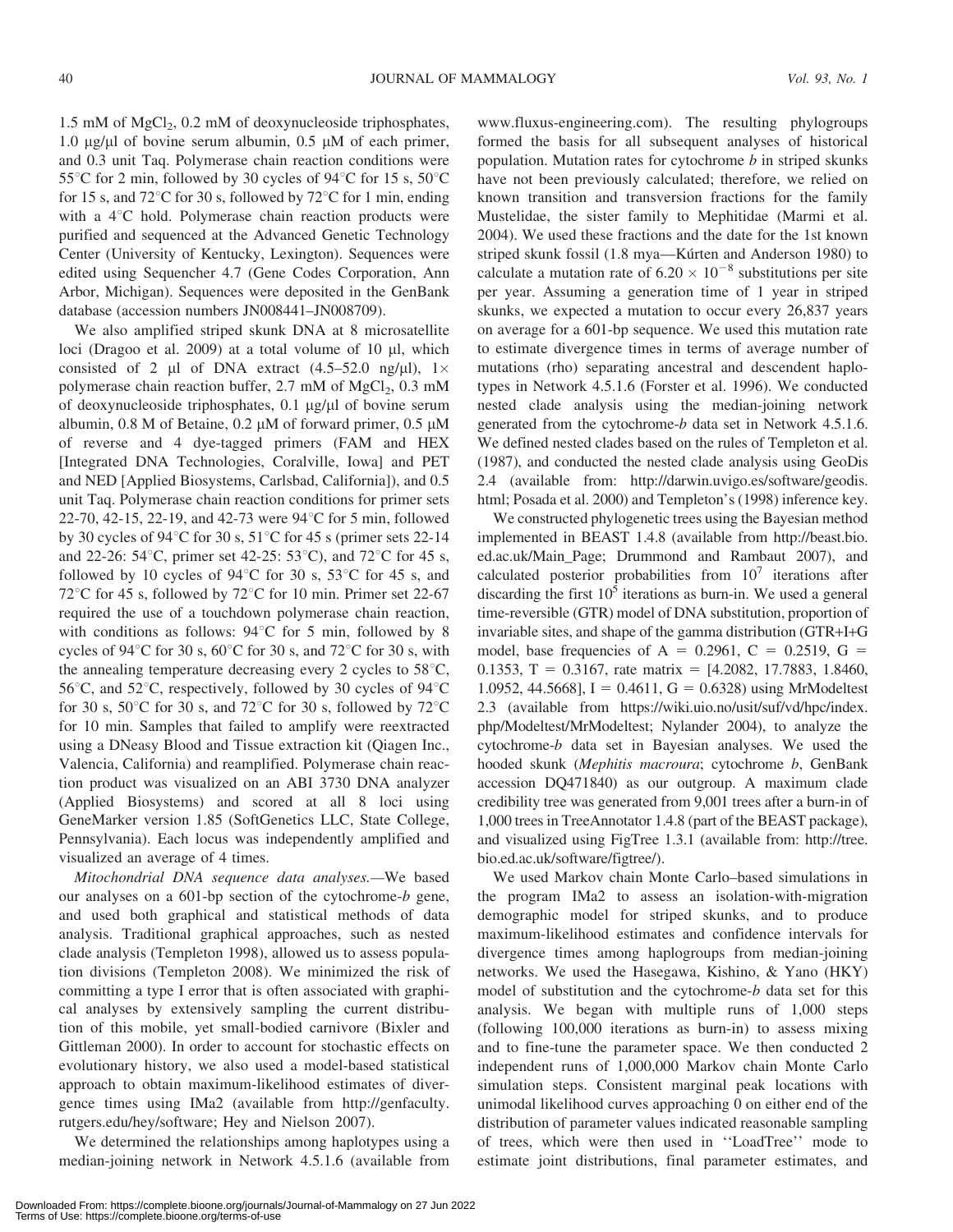credibility intervals (Hey and Nielson 2007). Although generation time to most recent common ancestor  $(T_{MRCA})$  is not analogous to divergence time, we compared values to increase our confidence in divergence time.  $T_{MRCA}$  represents the time (in generations) that lineages shared a common relative, while divergence time represents when populations genetically diverged from one another.  $T_{MRCA}$  will be older than divergence time; however, the high dispersal capacity of striped skunks combined with Pleistocene climate fluctuations likely led to rapid population structuring, so that the time between the 2 estimates might be short. Thus, we felt that it was appropriate to use  $T_{MRCA}$  to confirm our divergence time estimates.

We calculated  $T_{MRCA}$  using a Bayesian coalescent-based approach implemented in BEAST 1.4.8, and specified a Bayesian skyline plot as the demographic model (Drummond et al. 2005). Bayesian skyline analysis uses a Markov chain Monte Carlo approach (Drummond et al. 2002), allowing for simultaneous estimation of genealogy, nucleotide substitution rate, and demography. Bayesian skyline analysis as implemented in BEAST is a coalescent model and does not impose a specific demographic growth pattern a priori, because demography is one of the fitted components. We ran the analysis for  $10^6$  iterations, discarding the first  $10^5$  iterations as burn-in; we reran the analysis until each scale factor was optimized, which occurred after 7 runs. Our final run consisted of  $10<sup>7</sup>$  iterations, with the first  $10<sup>6</sup>$  iterations discarded as burnin. We visualized the results with Tracer 1.4.1 (available from http://tree.bio.ed.ac.uk/software/tracer/). We also tested for population growth by calculating Fu's  $F<sub>S</sub>$  (Fu 1997) in DnaSP 5.5 (available from http://www.ub.edu/dnasp/; Rozas et al. 2003) for different phylogroups as indicated by our haplotype networks and phylogenetic trees. Fu's  $F<sub>S</sub>$  compares the number of polymorphic sites to the total number of nucleotide differences to detect population growth; populations with recent expansion have statistically significant negative values (Fu 1997).

For geographical analyses, we used SAMOVA version 1.0 (available from http://web.unife.it/progetti/genetica/Isabelle/ samova.html) to independently evaluate population structure (Dupanloup et al. 2002). We assumed that the number of geographical groupings  $(K)$  ranged from 2 to 5 for cytochrome b, based on haplogroups from the median-joining networks. Using multiple geographic groupings allowed us to test hypotheses about the relationships among phylogroups to determine patterns of population structure among striped skunks. We evaluated the degree to which population genetic differences could be explained by isolation by distance in Arlequin 3.11 (available from http://cmpg.unibe.ch/software/ arlequin3/) using Mantel tests between pairwise  $\Phi_{ST}$ , a measure of genetic differentiation among phylogroups and geographical distances among those clades.

We used Arlequin 3.11 to estimate nucleotide and haplotype diversity and to generate a matrix of pairwise  $\Phi_{ST}$  values based on pairwise differences between haplotypes for cytochrome b (Nei and Li 1979). We evaluated statistical significance ( $P =$ 

0.05) based on 1,000 permutations, then performed a sequential Bonferroni correction for multiple tests (Rice 1989).

Microsatellite DNA analyses.—We used 8 microsatellite loci to assess the contemporary population structure of striped skunks. First, we determined the number of segregating populations in our host population using a Bayesian clustering algorithm in STRUCTURE 2.3 (available from http://pritch. bsd.uchicago.edu/structure.html; Pritchard et al. 2000) by conducting 1 run for  $K = 1$  through  $K = 25$ , where K is the number of populations. After the initial runs, we narrowed the population size range and conducted 20 runs each for  $K = 1$ through  $K = 6$ . We determined the likely number of populations based on the change in the log probability of data between  $K$  values (Evanno et al. 2005). Individuals were assigned to a population according to the individual  $q$ -value (the proportion of each individual's genome that can be assigned to a given population) determined in STRUCTURE; these populations formed the basis for all subsequent contemporary population genetic analyses. We tested for Hardy– Weinberg equilibrium using GENEPOP 3.4 (available from http://genepop.curtin.edu.au/; Raymond and Rousset 1995); to ensure that microsatellite loci were randomly associated with one another, we tested for linkage disequilibrium (GENEPOP 3.4). We estimated mean allelic richness for each population using FSTAT 2.9 (available from http://www2.unil.ch/popgen/ softwares/fstat.htm; Goudet et al. 2002). We also determined the global  $F_{ST}$  value and population pairwise  $F_{ST}$  values to determine the amount of gene flow among populations throughout North America. We used MIGRATE 2.3 (available from http:// popgen.sc.fsu.edu/Migrate/Migrate-n.html; Beerli and Felsenstein 1999) to estimate the relative effective population size  $(\theta)$ of striped skunks throughout North America by calculating  $\theta =$  $4N<sub>e</sub>\mu$  for skunk populations. We used a Brownian microsatellite model, and ran the program until the values became stationary. Because striped skunks succumb to a variety of diseases, we also tested all populations for the signature of a bottleneck using BOTTLENECK 1.2.02 (available from http://www1.montpellier. inra.fr/URLB/bottleneck/bottleneck.html; Cornuet and Luikart 1996).

We also investigated the fine-scale population structure of striped skunks using a combination of linear regression and population structure analyses for individuals in the west, central, and eastern United States. Using microsatellite markers, we calculated the average  $q$ -value for all individuals in the Great Plains, including animals from Texas, Nebraska, Wyoming, Montana, and North Dakota, and regressed the average q-values against latitude to test the hypothesis that contemporary secondary contact was occurring among separate lineages of skunks in northern and southern populations of the Great Plains (Ward and Neel 1976). We conducted linear regression analysis using SAS (SAS Institute Inc., Cary, North Carolina) to test for the presence of clinal change in allele frequency. To test for secondary contact of distinct lineages east of the Mississippi River, we regressed the average  $q$ -values for individuals from Georgia, Virginia, West Virginia, Indiana, Illinois, Ohio, and Michigan against latitude.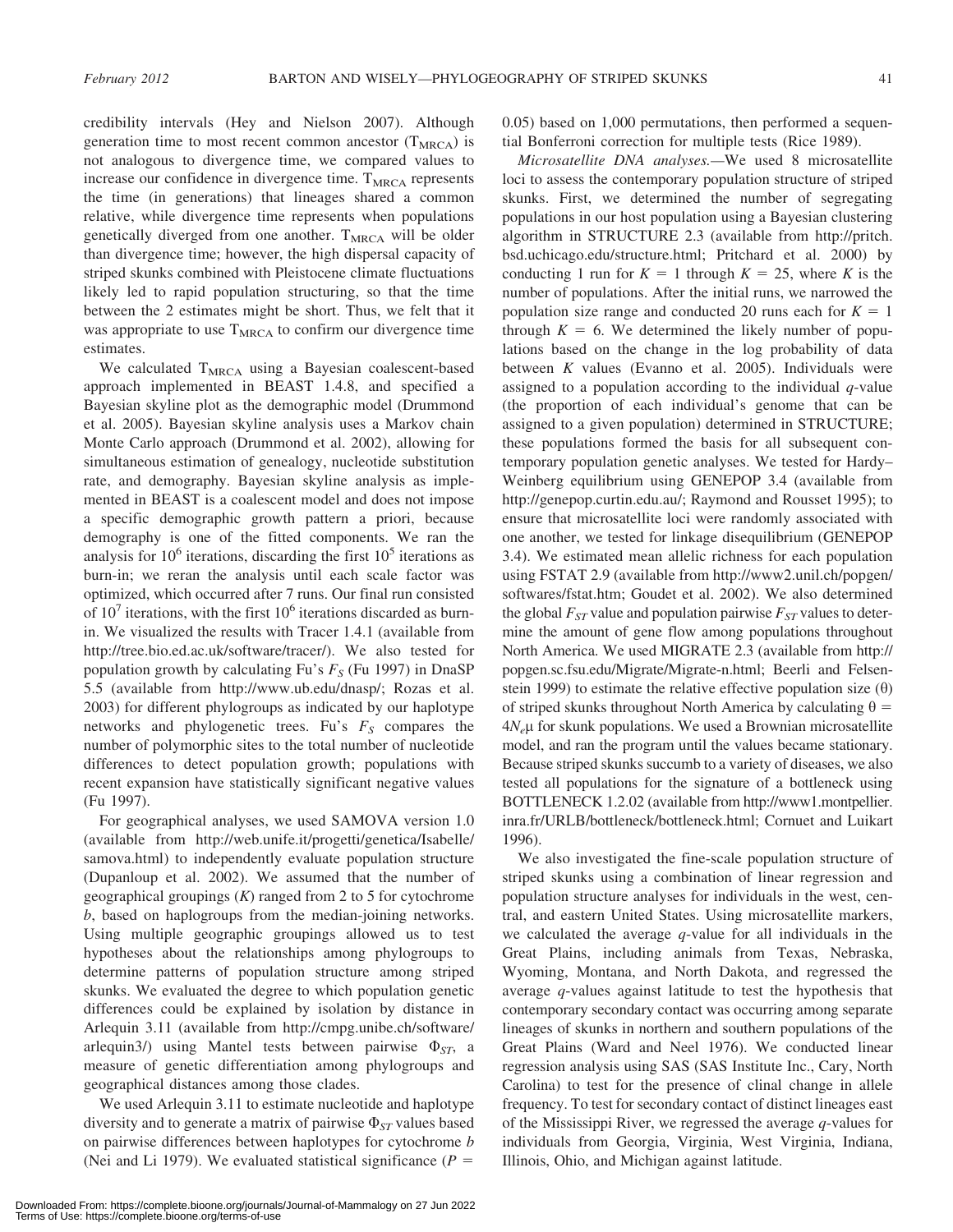

FIG. 1.—Median-joining network based on 601 base pairs of cytochrome b in the mitochondrial genome for 269 striped skunk specimens. Branch lengths are proportional to the number of substitutions, and circle sizes are proportional to the number of individuals represented. Ambiguous connections were resolved using the rooted maximum clade credibility phylogenetic tree. The East clade is indicated with a solid line, the Intermountain West clade is indicated with a dotted line, the Pacific clade is indicated with a dot–dash line, and the South clade is indicated with a dashed line. Results of nested clade analysis, including allopatric fragmentation (AF), restricted gene flow (RGF), and isolation by distance (IBD), are indicated where significant.

### **RESULTS**

Nested clade analysis and phylogeny.—We obtained partial cytochrome-b sequences (601 bp) from 269 of the 314 samples. The cytochrome-b haplotype network revealed that haplotypes were divided into 4 phylogroups. The Pacific phylogroup contained only samples from California; the South phylogroup contained mostly samples from the southwestern and Gulf Coast states (Arizona, New Mexico, Texas, and Louisiana); the Intermountain West phylogroup consisted mostly of samples from the northern Great Plains, Great Basin, northern Rocky Mountains, and Pacific Northwest (Oregon, Montana, Nebraska, Nevada, North Dakota, and Wyoming); and the East phylogroup contained mostly samples east of the Mississippi River (Georgia, Illinois, Indiana, Maine, Michigan, Ohio, Vermont, Virginia, and West Virginia; Fig. 1). Some samples from Montana and Wyoming also were present in the South phylogroup, and some samples from Texas and New Mexico were present among haplotypes found in the Intermountain West group. Additionally, samples from Illinois were also found in both the South and Intermountain West phylogroups.

The nested clade analysis revealed a pattern of contiguous range expansion for the entire network that represented the entire continental sample (Fig. 1). In addition, significant patterns of demography were found for the East and South phylogroups. The East phylogroup showed evidence of allopatric fragmentation; the South phylogroup showed evidence of restricted gene flow and isolation by distance using Templeton's key (1998). Mantel tests using the  $\Phi_{ST}$  values from the cytochrome-b data set and geographic distance confirmed the presence of a pattern of isolation by distance for striped skunks throughout North America ( $r^2 = 0.14$ ,  $n = 6$ ,  $P = 0.02$ ).

The patterning seen in the cytochrome- $b$  median-joining network was consistent with the maximum clade credibility phylogenetic tree (Fig. 2). Using hooded skunk as the outgroup, the phylogram showed well-formed clades. The split of the East clade and the South clade was the oldest divergence event, followed by the split of the Intermountain West clade from the South clade. Finally, the Pacific clade split from the Intermountain West clade most recently, and represents the most derived clade. All bifurcation points representing these splits had greater than 0.5 posterior probability support, trees built using maximum parsimony had similar topologies (results not shown), and molecular clock estimates supported the chronology of events.

Results of the isolation-with-migration model, generated by the program IMa2, indicated that the East phylogroup split from the South phylogroup an estimated 209,000 years ago, the Intermountain West phylogroup split from the South phylogroup an estimated 149,000 years ago, and the Pacific phylogroup split from the Intermountain West phylogroup an estimated 132,000 years ago. However, the credibility intervals were broad for all divergence time estimates (Table 1). We corroborated these divergence estimates using 2 other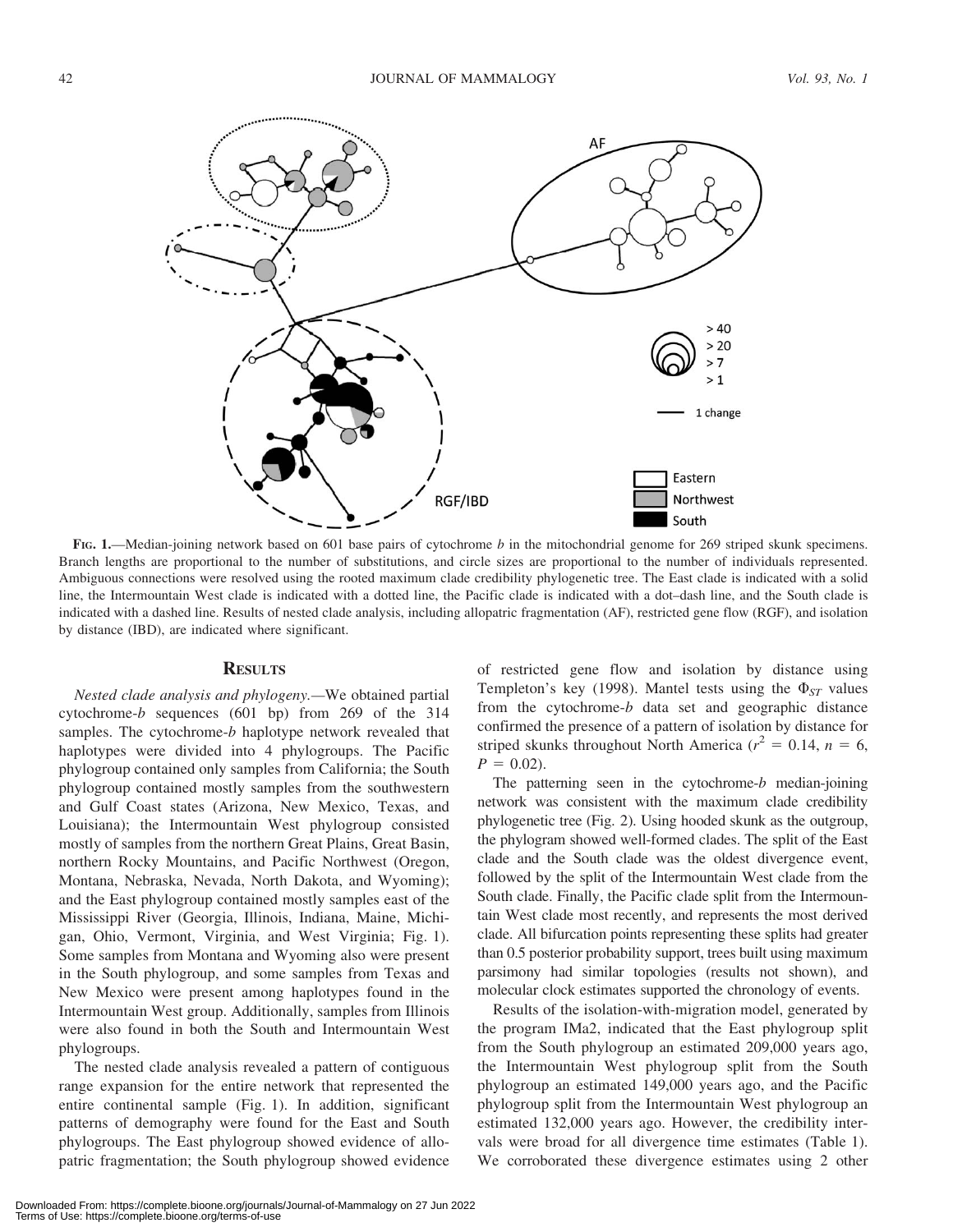

FIG. 2.—Maximum clade credibility chronogram of cytochrome-b haplotypes constructed under a GTR+I+G model of evolution based on 601 base pairs for a subset of 46 striped skunk specimens. Asterisks at nodes indicate posterior probability values greater than 0.5; posterior probability values are explicitly indicated at nodes of interest. Numbers in parentheses indicate the number of samples out of 269 that share a unique haplotype. We used hooded skunks (Mephitis macroura) as the outgroup. Shaded bars at right indicate phylogroup or clade designation. Branch length for outgroup is not drawn to scale.

methods, the generation T<sub>MRCA</sub> for each haplogroup in BEAST using a skyline model, and the estimation of rho statistics in Network. The  $T_{MRCA}$  values were similar to the splitting time estimates for the isolation-with-migration model generated using IMa2, as were the rho estimates generated in the program Network (Table 1). The demographic model constructed from the entire cytochrome-b data set also

corroborated our interpretation of the nested clade analysis, indicating steady population size throughout much of the Pleistocene, followed by extensive range expansion by striped skunks in North America following the retreat of the Wisconsin glacier.

Historical population structure of striped skunks in North America.—Results of the SAMOVA indicated signifi-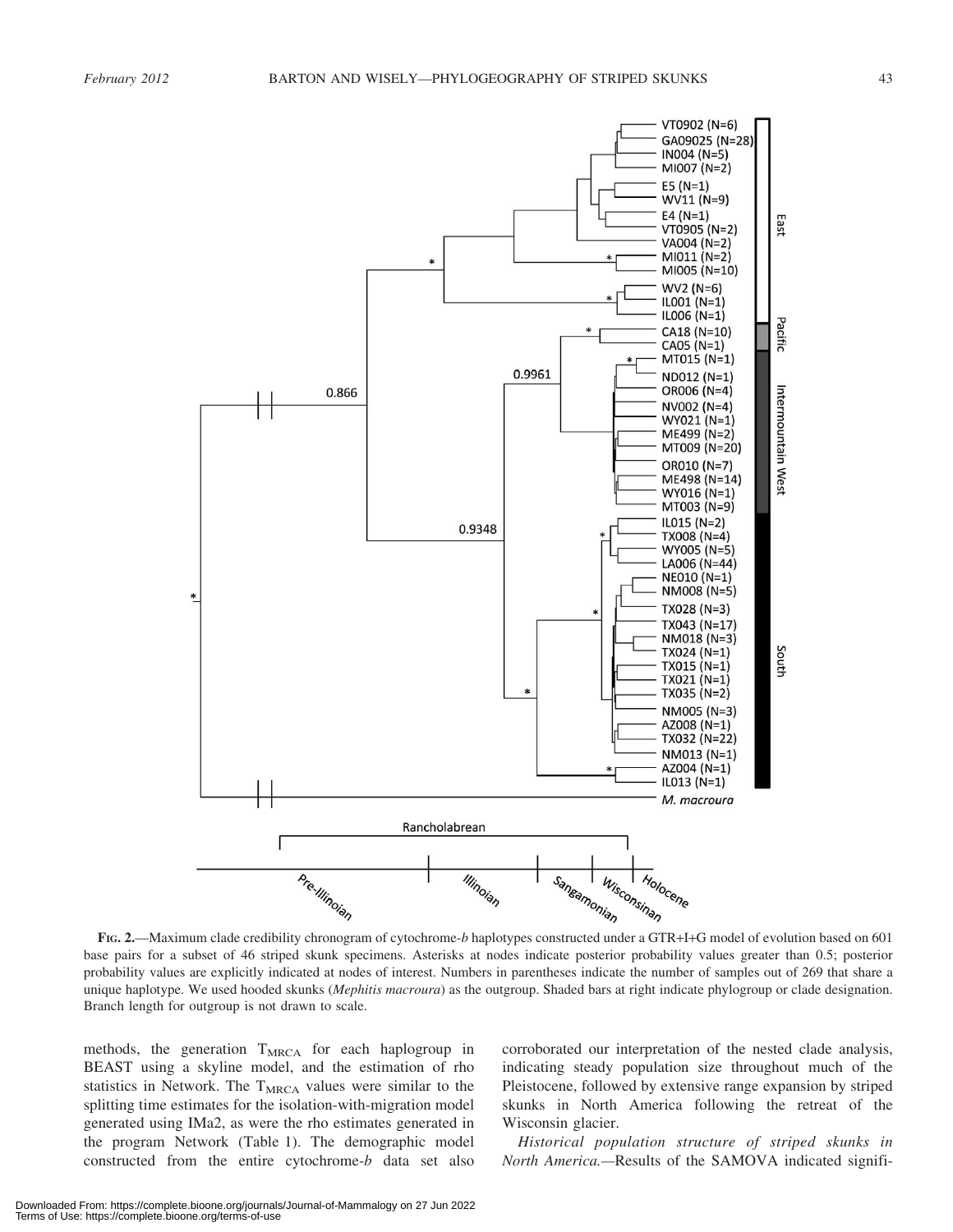TABLE 1.—Estimates for phylogroup divergence times using 3 different estimators based on cytochrome-b sequences. The 95% credibility intervals for the posterior distributions of isolation with migration and time to most recent common ancestor  $(T_{\text{MRCA}})$  are indicated in parentheses.

| Splitting event            | Isolation with migration<br>$(\times 1,000 \text{ years})$ | $T_{MRCA}$ ( $\times$ 1,000 years) | Rho estimate    | Rho estimate in years<br>$(\times 1,000 \text{ years})$ |
|----------------------------|------------------------------------------------------------|------------------------------------|-----------------|---------------------------------------------------------|
| South–East                 | $209(123-2,144)$                                           | 358 (145–602)                      | $10.7 \pm 2.52$ | $287 \pm 68$                                            |
| South–Intermountain West   | 149 (87–228)                                               | $130(60-213)$                      | $6.11 \pm 1.82$ | $164 \pm 49$                                            |
| Intermountain West-Pacific | $132(74 - 207)$                                            | $97(17-215)$                       | $3.87 \pm 1.64$ | $104 \pm 44$                                            |

cant models for both 3 and 4 populations of striped skunks in North America. In general, we found a continental pattern of separation by longitude and latitude. The  $\Phi_{ST}$  values were similar for all 4 levels of population structure, but the  $\Phi_{ST}$ value for 4 populations was higher than for 3 populations and was an order of magnitude more significant, suggesting that 4 was most likely the correct number of groupings. Samples west of the Rocky Mountains and in the northern and central Great Plains defined 1 group and closely mirrored the Pacific and Intermountain West phylogroups, samples from the southern Great Plains and the Southwest defined another group (similar to the South phylogroup), and a 3rd group was defined by all samples east of the Mississippi, except for samples from the New England area, which formed their own group. We found moderate to high levels of differentiation (pairwise  $\Phi_{ST}$ ) among all pairs of phylogroups (Table 2). The East phylogroup was differentiated from the other phylogroups. The Intermountain West phylogroup also was differentiated from the South phylogroup (Table 2).

The combination of haplotype and nucleotide diversity patterns present in each phylogroup provides some indication of demographic processes (Avise 2000). The low haplotype and nucleotide diversity in the cytochrome-b data for the Pacific phylogroup suggest that skunks in California were recently isolated from the their ancestral haplogroup, the Intermountain West, after animals expanded up the western side of the Sierra Nevada range (Table 3). The combination of high haplotype diversity and low nucleotide diversity in the remaining phylogroups suggests that these areas were independently colonized and isolated from other populations during the late Pleistocene. The combination of high haplotype diversity and high nucleotide diversity for the pooled data set suggests that a large amount of gene flow and admixture occurred throughout North America.

For the entire data set, Fu's  $F<sub>S</sub>$  revealed a signature of expansion (Fu's  $F_S = -6.403$ ,  $P \ll 0.001$ ); the South phylogroup, and the East and Intermountain West phylogroups all displayed significant signatures of population expansion (Fu's  $F_S = -7.083$ ,  $P = 0.001$ ; Fu's  $F_S = -4.319$ ,  $P =$ 0.008; Fu's  $F_s = -2.748$ ,  $P = 0.035$ , respectively), whereas the Pacific phylogroup did not (Fu's  $F_s = 1.137$ ,  $P = 0.388$ ). These values indicated a steady expansion of striped skunks throughout much of North America. The combination of divergence estimates, phylogenetic patterns, and expansion estimates reveals the historical pattern of regional expansion within some populations (Fig. 3).

Contemporary striped skunk population structure.—Analysis of microsatellite markers indicated that none of the loci exhibited linkage disequilibrium ( $P > 0.05$  after Bonferroni correction). Mean allelic richness and heterozygosity were similar for all 3 populations (Table 4). We found heterozygote deficiency at all 8 loci in the Northwest population, at 5 loci in the South population, and at 7 loci in the East population (Table 4). A Wilcoxon sign-rank test in program BOTTLE-NECK 1.2.02 under the 2-phase mutation model was significant for the Northwest, suggesting a past population reduction and subsequent expansion; when all populations were combined, the bottleneck signature was only marginally significant (Table 4). The Bayesian clustering algorithm using microsatellite markers in STRUCTURE indicated 3 contemporary populations of striped skunks in North America, which we define as: Northwest: samples from California, Oregon, Nevada, Wyoming, Montana, Nebraska, and North Dakota; South: samples from Arizona, Louisiana, New Mexico, and Texas; and East: samples from Georgia, Illinois, Indiana, Maine, Michigan, Ohio, Vermont, Virginia, and West Virginia. The global  $F_{ST}$  was 0.029  $\pm$  0.005, which indicated that there was only a modest degree of divergence among populations of

**TABLE 2.**—Pairwise  $\Phi_{ST}$  estimates based on cytochrome-b sequence data from 4 haplogroups determined using median-joining networks (left side of table), and pairwise  $F_{ST}$  estimates based on microsatellite markers for 3 contemporary striped skunk populations (right side of table). Based on sequential Bonferroni correction with  $\alpha = 0.05$ , all 4 phylogroups and all 3 contemporary populations were significantly differentiated from one another using both sets of molecular markers, suggesting strong population structure throughout North America.

|                    |         | Intermountain            |                          |                          |       |                          |           |            |
|--------------------|---------|--------------------------|--------------------------|--------------------------|-------|--------------------------|-----------|------------|
| Phylogroup         | Pacific | West                     | South                    | East                     | South | East                     | Northwest | Population |
| Pacific            |         |                          |                          |                          |       |                          |           | Northwest  |
| Intermountain West | 0.62    | $\overline{\phantom{a}}$ |                          |                          |       | $\overline{\phantom{a}}$ | 0.03      | East       |
| South              | 0.69    | 0.75                     | $\overline{\phantom{a}}$ |                          |       | 0.03                     | 0.02      | South      |
| East               | 0.82    | 0.85                     | 0.82                     | $\overline{\phantom{a}}$ |       |                          |           |            |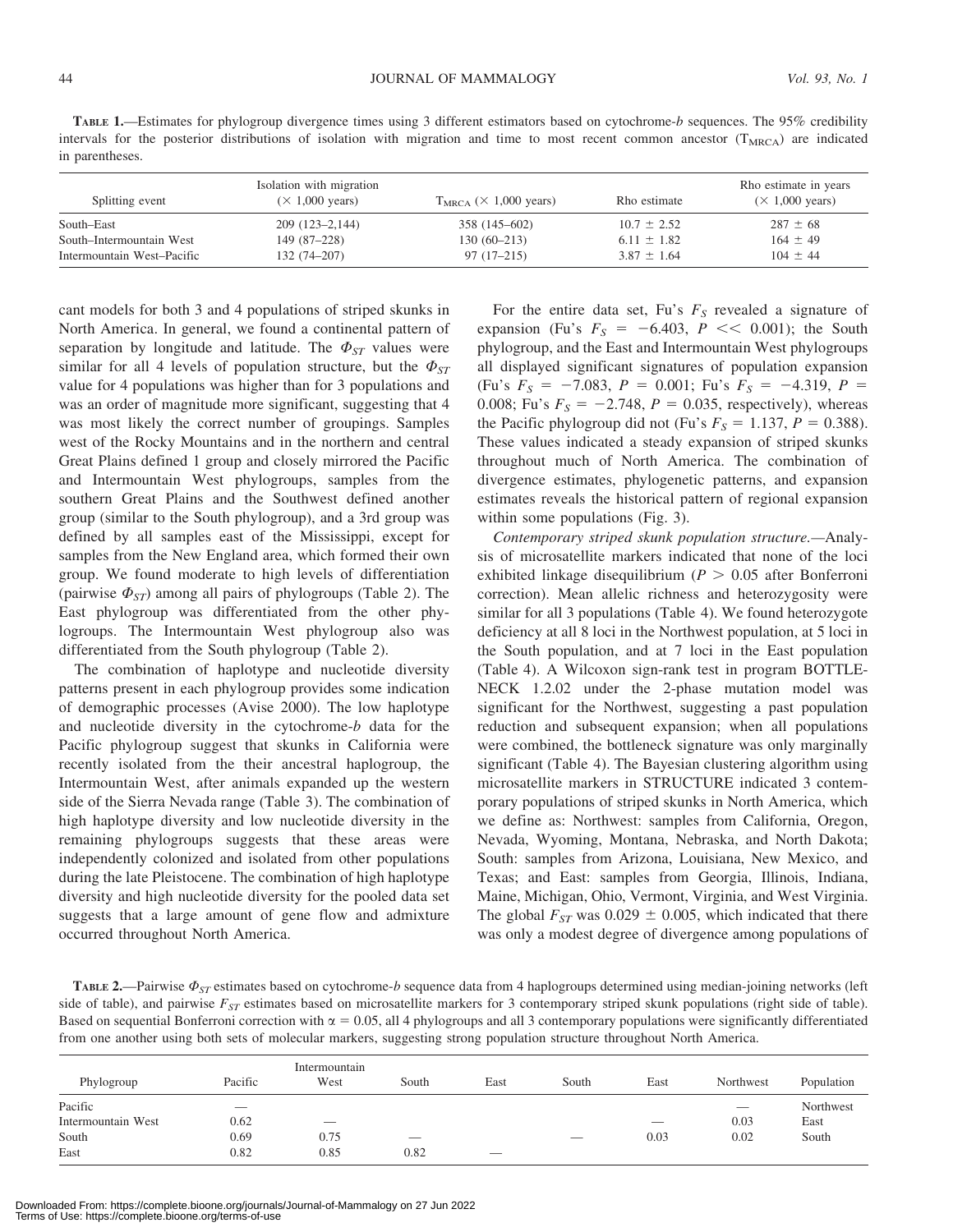TABLE 3.—Haplotype and nucleotide diversities for the cytochrome-b sequences of 601 base pairs for each of the 4 striped skunk phylogroups, and for all groups combined. Only the South and East phylogroups exhibited haplotype sharing, with 3 haplotypes being present in both phylogroups.

| Phylogroup         | Haplotypes<br>n |    | Haplotype<br>diversity | Nucleotide<br>diversity |  |
|--------------------|-----------------|----|------------------------|-------------------------|--|
| Pacific            | 11              | 2  | $0.182 \pm 0.021$      | $0.001 \pm 0.001$       |  |
| Intermountain West | 64              | 11 | $0.826 \pm 0.001$      | $0.003 \pm 0.002$       |  |
| South              | 117             | 20 | $0.810 \pm 0.001$      | $0.004 \pm 0.003$       |  |
| East               | 77              | 16 | $0.830 \pm 0.001$      | $0.004 \pm 0.003$       |  |
| All specimens      | 269             | 46 | $0.938 \pm 0.006$      | $0.015 \pm 0.008$       |  |
|                    |                 |    |                        |                         |  |

striped skunks across different regions of North America. Pairwise  $F_{ST}$  values among the 3 populations (Table 2) indicated a modest but statistically significant amount of differentiation among populations throughout North America. Effective populations sizes  $(\theta;$  Table 4) for striped skunk populations in the Northwest, South, and East were not significantly different among populations.

We also examined fine-scale population structure in the western, central, and eastern regions of the United States. Within the Northwest population, samples on either side of the Sierra Nevada (California versus Nevada and Oregon) that had divergent haplotypic signatures, all comprised a single population  $(K = 1)$  when microsatellite markers were analyzed in STRUCTURE. The pairwise  $F_{ST}$  between populations on either side of the Sierra Nevada range was 0.04 ( $P = 0.02$ ). Clinal analysis within the East population showed a slight gradient in individual  $q$ -value with latitude near the Mississippi River; however, linear regression indicated that this cline was not significant ( $r^2 = 0.56$ ;  $F_{1,4} = 4.96$ ,  $P = 0.09$ ; Fig. 4), and a pairwise  $F_{ST} = 0.018$  ( $P = 0.01$ ) between

samples from Illinois, Indiana, Ohio, and Michigan and samples from Virginia, West Virginia, and Georgia suggested that they operate as a single population. Clinal analysis in the Great Plains using samples from the Northwest and South populations revealed a gradient in individual  $q$ -values with latitude, suggesting a pattern of secondary contact between 2 divergent lineages from north to south in the Great Plains; latitude was a significant predictor of  $q$ -value in the Great Plains ( $r^2 = 0.80$ ,  $F_{1,5} = 11.33$ ,  $P = 0.02$ ; Fig. 4).

#### **DISCUSSION**

During the Pleistocene, fluctuating climates and ecosystems redistributed the majority of the North American biota, which had dramatic effects on the evolutionary history and distribution of many species. Generalist species such as the striped skunk (Rosatte 1987), however, were able to persist in a variety of environmental conditions, and colonized previously unoccupied areas of the continent during glacial maxima. Unhindered by fluctuating ecosystems, the population size of striped skunks appeared to remain constant throughout the climatic fluctuations of the late Pleistocene until populations increased during the Wisconsinan glaciation (110,000- 10,000 years ago). Examination of data from our study suggests that the biogeographic patterns of striped skunks represent multiple Pleistocene expansions (Fig. 3) from the ancestral clade in the south-central United States and Mexico, from which all other lineages of striped skunks descended. From Irvingtonian deposits (1.8 mya to 0.5 mya), fossil remains have been found from Florida, Colorado, and Arkansas (Anderson 2004) and suggest that striped skunks expanded across the Mississippi River and into the southeastern United States. Examination of our data suggests that the



FIG. 3.—Geographic distribution striped skunk phylogroups based on 601 base pairs of cytochrome-b gene in mitochondrial DNA. Pie charts indicate the proportional representation of groups in each state. The hypothesized Pleistocene and Holocene dispersal patterns for striped skunk phylogroups are indicated by unique dash marks.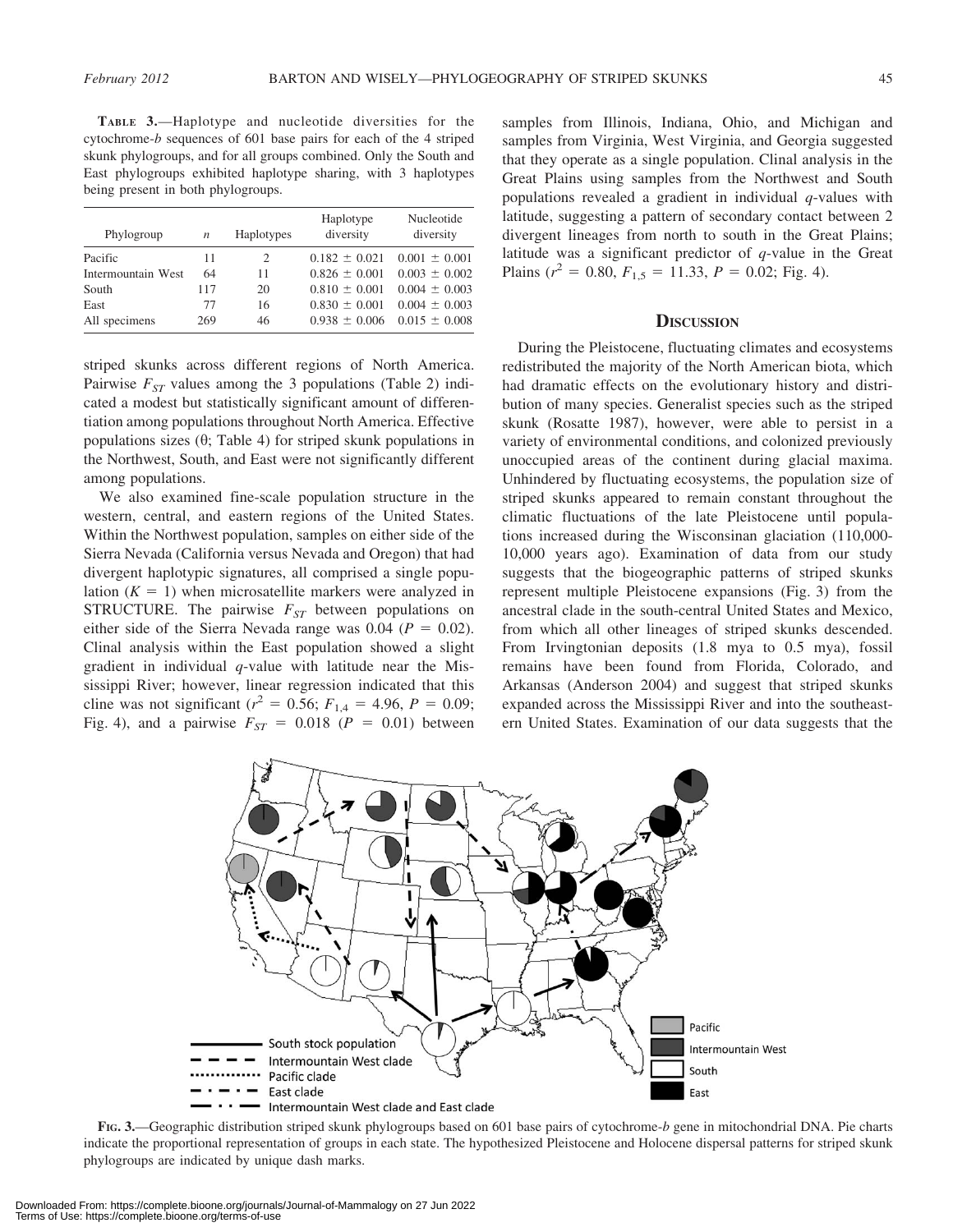TABLE 4.—Population genetic analyses of each of the 3 striped skunk populations, for pooled data, and for each microsatellite locus. All populations had a similar effective population size  $(\theta)$ , and similar levels of observed and expected heterozygosity ( $H_0$  and  $H_F$ , respectively) and allelic richness (AR). One of the populations showed the presence of a population bottleneck, and the pooled data showed a marginally significant bottleneck signature. All 8 loci were out of Hardy–Weinberg equilibrium (HWE) when all samples were pooled.

|                      | AR               | H <sub>O</sub>   | $H_{E}$          | $\theta$ | Bottleneck | <b>HWE</b>    |
|----------------------|------------------|------------------|------------------|----------|------------|---------------|
| Population           |                  |                  |                  |          |            |               |
| Northwest            | $14.63 \pm 0.39$ | $0.75 \pm 0.02$  | $0.88 \pm 0.01$  | 4.36     | $P = 0.01$ |               |
| South                | $15.87 \pm 0.24$ | $0.81 \pm 0.02$  | $0.88 \pm 0.02$  | 5.36     | $P = 0.25$ |               |
| East                 | $14.30 \pm 0.30$ | $0.74 \pm 0.01$  | $0.88 \pm 0.01$  | 3.03     | $P = 0.07$ |               |
| Pooled data          | $12.88 \pm 0.43$ | $0.764 \pm 0.01$ | $0.896 \pm 0.01$ |          | $P = 0.05$ |               |
| Microsatellite locus |                  |                  |                  |          |            |               |
| 22-70                | 23.00            | 0.756            | 0.933            |          |            | $P \ll 0.001$ |
| $22 - 67$            | 20.00            | 0.789            | 0.888            |          |            | $P \ll 0.001$ |
| $22 - 14$            | 18.00            | 0.759            | 0.910            |          |            | $P \ll 0.001$ |
| $42 - 26$            | 17.00            | 0.736            | 0.916            |          |            | $P \ll 0.001$ |
| $42 - 15$            | 18.00            | 0.699            | 0.881            |          |            | $P \ll 0.001$ |
| $42 - 25$            | 22.00            | 0.843            | 0.889            |          | __         | $P = 0.02$    |
| $22 - 19$            | 17.00            | 0.789            | 0.886            |          |            | $P \ll 0.001$ |
| $42 - 73$            | 15.00            | 0.742            | 0.855            |          |            | $P \ll 0.001$ |

southeastern colonizers split from the ancestral population in the south-central United States and Mexico (Table 1) during the late Pleistocene when repeated glacial melting widened the Mississippi River and acted as a barrier to admixture between these 2 biogeographic regions. Ultimately, this vicariant event led to the generation of 2 separate lineages of striped skunks, 1 represented by the ancestral South phylogroup and 1 represented by the East phylogroup (see Van Gelder [1959] for a similar pattern in spotted skunks [Spilogale]).

The South and East populations represent the ancestral lineages from which all other lineages descended. The pattern of restricted gene flow with isolation by distance in the South phylogroup revealed by nested clade analysis indicates that stable population size and equilibrium conditions persisted throughout the late Pleistocene in this region. This population was likely stable during the oscillating ice ages due to its distance from the effects of glaciers to the north. Fu's  $F<sub>S</sub>$ estimate for the South phylogroup indicated a signature of



FIG. 4.—Linear regression of average q-value against latitude for the South and Northwest populations (black circles), and for the East population (open squares). Linear regression was significant for the South and Northwest populations ( $r^2 = 0.80$ ;  $P = 0.02$ ), but not for the East population ( $r^2 = 0.56$ ;  $P = 0.09$ ), indicating incomplete admixture in the Great Plains.

population expansion, providing more evidence that this group was the population of origin for Pleistocene and Holocene expansion across North America. The presence of allopatric fragmentation in the nested clade analysis for the East phylogroup (Fig. 1) suggests that subsequent to the South–East phylogroup split, the East phylogroup was small and isolated from western and central skunk populations for the remainder of the Pleistocene.

The retreat of the Wisconsinan glacier in the east precipitated the development of habitable ecosystems in the northeast, enabling animals in the southeast to expand north up to the Great Lakes. The complete retreat of the Laurentide ice sheet ultimately provided habitat for striped skunks in the New England regions of the United States by the middle to late Holocene. The appearance of fossil remains from that time period (8,500 years ago to 4,500 years ago) in Tennessee, Kentucky, Ohio, Pennsylvania, and New York support the hypothesis that striped skunks expanded northward toward the Great Lakes and New England throughout the Holocene; by the late Holocene  $(\sim 4,500$  years ago), striped skunks had expanded into much of their modern distribution (FAUNMAP Working Group 1994). Yet, we found no evidence that animals in the southeast, represented by the East phylogroup, expanded westward across the Mississippi River at any point following the initial South–East phylogroup split, which suggests that the Mississippi River was a historical barrier, and continues to be a modern barrier to dispersal by striped skunks. Indeed, examination of our microsatellite data revealed the highest levels of contemporary differentiation on either side of the Mississippi River (Table 2), suggesting that the modern populations that descended from divergent lineages have not admixed. Only in the northern half of the Mississippi River do we find evidence that animals from both the South phylogroup and Intermountain West phylogroup crossed the Mississippi River (Fig. 3).

The Mississippi River thus represents a considerable biogeographic barrier in the eastern United States; this pattern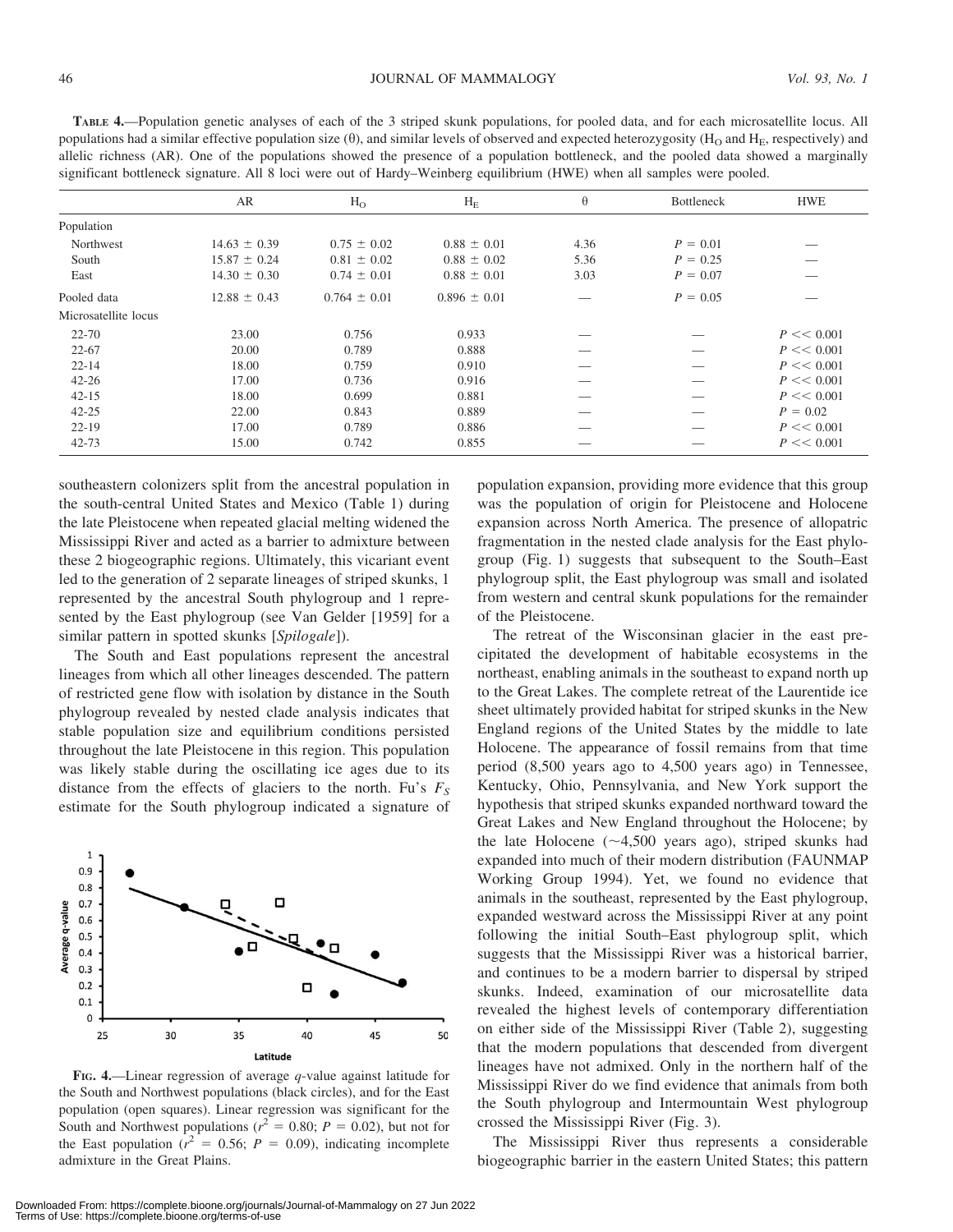is revealed by another habitat generalist, the raccoon. It appears that distinct lineages of raccoons persist on either side of the Mississippi, with minimal admixture between the 2 populations (Cullingham et al. 2008). In addition, phylogeographic patterns for other mammals (northern short-tailed shrew—Brant and Orti 2003), reptiles (five-lined skink [Howes et al. 2006] and black rat snake [Elaphe obsolete— Burbrink et al. 2000]), and amphibians (northern leopard frog [Rana pipiens—Hoffman and Blouin 2004] and tiger salamander [Ambystoma tigrinum—Templeton et al. 1995]) all indicate that the Mississippi River was a major biogeographic barrier, responsible for vicariance among lineages, and ultimately generated distinct phylogroups within species. In some species, it appears that the Mississippi River also is structuring contemporary populations.

The late Pleistocene was not only a time of expansion to the east; striped skunks also expanded westward during this time. Consensus estimates of divergence indicated that the Intermountain West phylogroup diverged from the South phylogroup about 200,000 years ago during the Illinoian glaciation (Table 1). We infer, based on patterns of haplotypic distribution and the presence of inhospitable habitat to the north, that striped skunks colonized the Great Basin from a southerly route. As extensive montane glaciers formed in the Rocky Mountains during the Illinoian glacial maximum, the South and Intermountain West phylogroups diverged. Subsequent phylogroup formation occurred once the far west was colonized by striped skunks and then were isolated from the Great Basin population (the Intermountain West phylogroup) by the Sierra Nevada range. The resulting isolation of populations to the west of the Sierra Nevada formed the Pacific phylogroup, which split from the Intermountain West phylogroup approximately 132,000 years ago during the Sangamonian interglacial stage (Table 1).

Fossil remains dated to the Wisconsinan stage (70,000 years ago to 10,000 years ago) from Idaho and central California suggest that striped skunks expanded north along both sides of the Sierra Nevada. During the Holocene warming trend, however, it appears that these isolated populations may have once again become admixed. Microsatellite markers suggest admixture of populations on either side of the Sierra Nevada range such that they are not distinguishable from one another. Thus, the signature of Sangamonian vicariance observed in the maternally inherited mitochondrial genome is obscured by contemporary gene flow as observed in the nuclear genome. This anomalous pattern of spatial partitioning could be influenced by male-biased dispersal in this carnivore species (Sargeant et al. 1982). Nonetheless, it appears that these 2 western populations were separated during the last interglacial period and have likely been admixing since the late Wisconsinan or early Holocene; however, a more detailed biogeographic study of striped skunks in the west is warranted.

The warming trend following the end of the Pleistocene led to the retreat of high-elevation glaciers in the Rocky Mountains, and opened up high-latitude colonization routes for striped skunks. The distribution of Intermountain West haplotypes from the Great Basin to the northern Great Plains suggests that during the late Pleistocene or early Holocene, individuals in the Great Basin crossed the Continental Divide to the north, and then expanded east and south into the northern and central Great Plains. As the Great Plains developed into a mixture of grassland, parkland, and forest ecosystems (Pielou 1991), the Great Plains also became amenable (Bixler and Gittleman 2000) to the population in the southern Great Plains and allowed them to expand northward. Eventually, colonizers from the northern and southern Great Plains admixed such that the South phylogroup and Intermountain West phylogroup came into contact in the central Great Plains. The secondary contact of these lineages has led to a clinal pattern of microsatellite genotypes (Fig. 4), suggesting that the Great Plains is currently in a dynamic phase of nonequilibrium as 2 populations that remained separated for 150,000 years have recently come into contact. Middle Holocene  $(\sim 8,500$  years ago) fossils that appear in Nebraska and Kansas and late Holocene fossils  $(\sim 5,000$  years ago) from several states (i.e., Minnesota, Iowa, Nebraska, Kansas, and Oklahoma) support the expansion of striped skunks across the Great Plains throughout the Holocene (FAUNMAP Working Group 1994).

Contemporary demographic processes also shape the patterns of genetic diversity and structure in striped skunks. The signal of a population bottleneck found in the microsatellite data from the Northwest population at 1st appears to contradict the results of the mitochondrial data, which indicated steady population expansion of striped skunks throughout North America. However, striped skunks are reservoirs for many diseases including rabies (Blanton et al. 2009), canine distemper (Gehrt et al. 2010), and tularemia (Berrada et al. 2006). California and the Great Plains are the foci of 3 strains of rabies for which striped skunks are the major disease reservoir (Blanton et al. 2009; Crawford-Miksza et al. 1999). Rabies is virtually always fatal, and routinely decimates populations of striped skunk where the disease is endemic, leading to periodic fluctuations in population size (Gehrt et al. 2006), the signature of which was likely captured by the bottleneck test. The East population, on the other hand, does not have an endemic strain of skunk rabies (although striped skunks succumb to the raccoon strain in the east—Blanton et al. 2009) and in this population we found no evidence of a population bottleneck.

Our reconstruction of late Pleistocene, Holocene, and recent population structure and demography provide the phylogenetic context needed to evaluate the importance of dispersal routes and biodiversity hot spots for North American generalist species. Western mountain ranges and major river drainages also have been implicated as biogeographic barriers promoting isolation of populations during the Pleistocene for the deer mouse and raccoon (Cullingham et al. 2008; Dragoo et al. 2006; Yang and Kenagy 2009). By the end of the Pleistocene, deer mice appear to have used the same southern colonization route to expand from New Mexico into Texas (Dragoo et al. 2006) that striped skunks used during the Illinoian glacial stage to expand westward. The Sierra Nevada range also structured western populations of the deer mouse. Population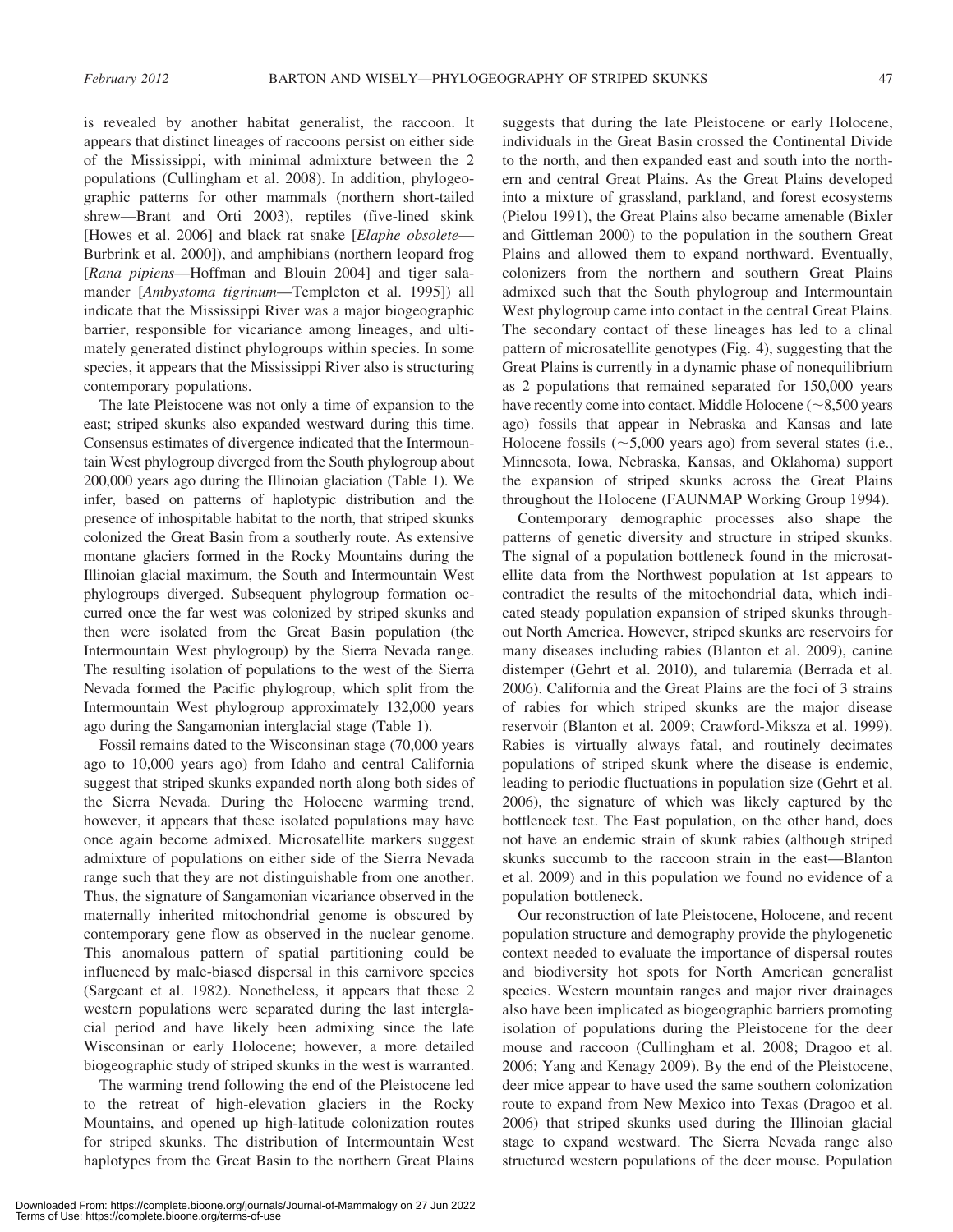structure of the deer mouse mirrors populations of striped skunks and suggests that the Sierra Nevada was a source of vicariance for multiple species, and provided separate northward colonization routes on either side of the mountain range (Yang and Kenagy 2009). Additionally, genetic diversity of the deer mouse on a continental scale is similar to diversity patterns of the striped skunk in the Great Plains and upper Midwest with high levels of admixture of separate lineages. For multiple generalist species, it appears that midcontinental North America represents hot spots of intraspecific biodiversity where secondary contact of divergent lineages has led to high levels of genetic diversity and the admixture of previously separated lineages (Blackburn and Measey 2009; He et al. 2008; Hopper and Gioia 2004; Petit et al. 2003).

The comparative phylogeography among deer mice, raccoons, and striped skunks implies that multiple generalist mammalian species shared similar colonization and vicariance events, which resulted in similar contemporary patterns of population structure. The presence of multiple ancient lineages in contemporary populations of deer mice, raccoons, and striped skunks suggests that it may be worthwhile to further characterize modern gene flow and secondary contact among divergent lineages of these and other generalist species. Generalist mammals are often zoonotic disease reservoirs (Cullingham et al. 2008; Dragoo et al. 2006; Ngamprasertwong et al. 2008) that can respond rapidly to habitat alteration. When distantly related lineages admix, so can their pathogens, which increases the potential for genetic recombination in pathogens, and the introduction of novel pathogens into naïve populations (Brooks and Hoberg 2007; Campos-Krauer and Wisely 2011; Hoberg and Brooks 2008; Holmes 2004). By investigating the phylogeography of host species, we can begin to examine host–pathogen coevolution and the potential for disease emergence or pandemics in new habitats.

#### **ACKNOWLEDGMENTS**

We thank M. Dunbar, R. Pleszewski, the many United States Department of Agriculture–Animal and Plant Health Inspection Service Wildlife Service employees, and the employees of the Texas State Health Department for providing striped skunk samples. We also thank C. Ganser and H. Petersen for laboratory assistance. We thank M. Statham for his comments and suggestions during manuscript preparation. Finally, we thank 2 anonymous reviewers for their helpful editorial reviews. Funding for this study was provided by a Berryman Institute Graduate Student Fellowship grant, and support from the Kansas State University Conservation Genetic and Molecular Ecology Lab.

#### LITERATURE CITED

- ANDERSON, E. 2004. The carnivora from Porcupine Cave. Pp. 141–154 in Biodiversity response to climate change in the middle Pleistocene: the Porcupine Cave fauna from Colorado (A. D. Barnosky, ed.). University of California Press, Berkeley.
- AVISE, J. C. 2000. Phylogeography: the history and formation of species. Harvard University Press, Cambridge, Massachusetts.
- BEERLI, P., AND J. FELSENSTEIN. 1999. Maximum likelihood estimation of migration rates and population numbers of two populations using a coalescent approach. Genetics 152:763–773.
- BERRADA, Z. L., H. K. GOETHERT, AND S. R. TELEFORD. 2006. Raccoons and skunks as sentinels for enzootic tularemia. Emerging Infectious Diseases 12:1019–1021.
- BIEK, R., J. C. HENDERSON, L. WALLER, C. E. RUPPRECHT, AND L. A. REAL. 2007. A high-resolution genetic signature of demographic and spatial expansion in epizootic rabies virus. Proceedings of the National Academy of Sciences 104:7993–7998.
- BIXLER, A., AND J. L. GITTLEMAN. 2000. Variation in home range and use of habitat in the striped skunk (Mephitis mephitis). Journal of Zoology (London) 251:525–533.
- BLACKBURN, D. C., AND G. J. MEASEY. 2009. Dispersal to or from an African biodiversity hotspot? Molecular Ecology 18: 1904–1915.
- BLANTON, J. D., K. ROBERTSON, D. PALMER, AND C. E. RUPPRECHT. 2009. Rabies surveillance in the United States during 2008. Journal of the American Veterinary Medical Association 235:676– 689.
- BRANT, S. V., AND G. ORTI. 2003. Phylogeography of the northern short-tailed shrew, Blarina brevicauda (Insectivora: Soricidae): past fragmentation and postglacial recolonization. Molecular Ecology 12:1435–1449.
- BROOKS, D. R., AND E. P. HOBERG. 2007. How will global climate change affect parasite–host assemblages? Trends in Parasitology 23:571–574.
- BURBRINK, F. T., R. LAWSON, AND J. B. SLOWINSKI. 2000. Mitochondrial DNA phylogeography of the polytopic North American rat snake (Elaphe obsoleta): a critique of the subspecies concept. Evolution 54:2107–2118.
- CAMPOS-KRAUER, J. M., AND S. M. WISELY. 2011. Deforestation and cattle ranching drive rapid range expansion and secondary contact of vicariant populations of a semiaquatic rodent in the Gran Chaco ecosystem. Global Change Biology 17:206–218.
- CORNUET, J. M., AND G. LUIKART. 1996. Description and power analysis of two tests for detecting recent population bottlenecks from allele frequency data. Genetics 144:2001–2014.
- CRAWFORD-MIKSZA, L. K., D. A. WADFORD, AND D. P. SCHNURR. 1999. Molecular epidemiology of enzootic rabies in California. Journal of Clinical Virology 14:207–219.
- CULLINGHAM, C. I., C. J. KYLE, B. A. POND, AND B. N. WHITE. 2008. Genetic structure of raccoons in eastern North America based on mtDNA: implications for subspecies designation and rabies disease dynamics. Canadian Journal of Zoology 86:947–958.
- DRAGOO, J. W. 2009. Family Mephitidae (skunks). Pp. 532–563 in Handbook of the mammals of the world (D. E. Wilson and R. A. Mittermeier, eds.). Lynx Edicions, Barcelona, Spain.
- DRAGOO, J. W., R. D. BRADLEY, R. L. HONEYCUTT, AND J. W. TEMPLETON. 1993. Phylogenetic relationships among the skunks: a molecular perspective. Journal of Mammalian Evolution 1:255–267.
- DRAGOO, J. W., K. E. COAN, K. A. MOORE, S. E. HENKE, R. C. FLEISCHER, AND S. M. WISELY. 2009. Polymorphic microsatellite markers for the striped skunk, Mephitis mephitis, and other mephitids. Molecular Ecology Resources 9:383–385.
- DRAGOO, J. W., AND R. L. HONEYCUTT. 1997. Systematics of mustelidlike carnivores. Journal of Mammalogy 78:426–443.
- DRAGOO, J. W., J. A. LACKEY, K. E. MOORE, E. P. LESSA, J. A. COOK, AND T. L. YATES. 2006. Phylogeography of the deer mouse (Peromyscus maniculatus) provides a predictive framework for research on hantaviruses. Journal of General Virology 87:1997–2003.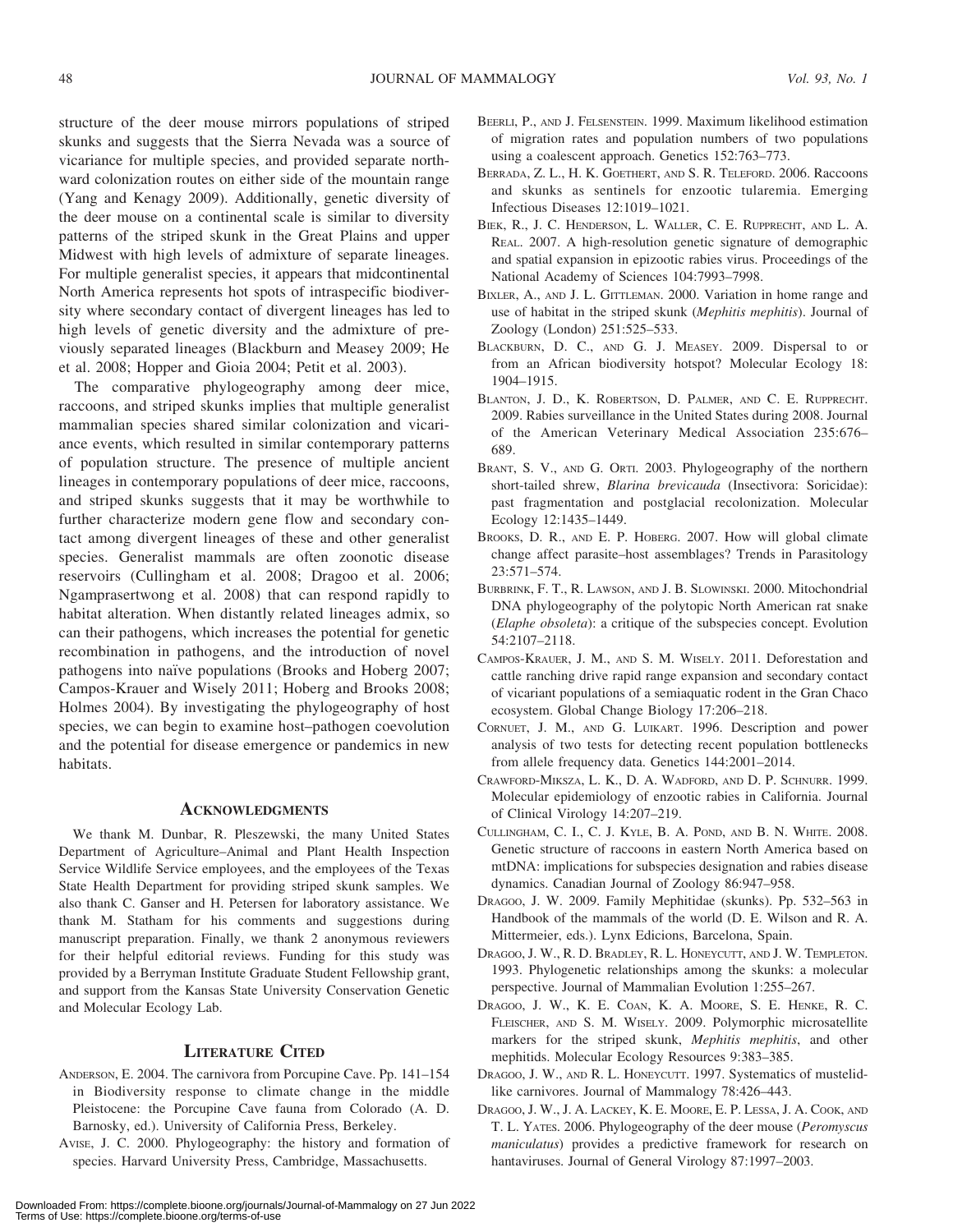- DRUMMOND, A. J., G. K. NICHOLLS, A. G. RODRIGO, AND W. SOLOMON. 2002. Estimating mutation parameters, population history, and genealogy simultaneously from temporally spaced sequence data. Genetics 161:1307–1320.
- DRUMMOND, A. J., AND A. RAMBAUT. 2007. BEAST: Bayesian evolutionary analysis by sampling trees. BMC Evolutionary Biology 7:214.
- DRUMMOND, A. J., A. RAMBAUT, B. SHAPIRO, AND O. G. PYBUS. 2005. Bayesian coalescent inference of past population dynamics from molecular sequences. Molecular Biology and Evolution 22:1185– 1192.
- DUPANLOUP, I., S. SCHNEIDER, AND L. EXCOFFIER. 2002. A simulated annealing approach to define the genetic structure of populations. Molecular Ecology 11:2571–2582.
- EIZIRIK, E., ET AL. 2010. Pattern and timing of diversification of the mammalian order Carnivora inferred from multiple nuclear gene sequences. Molecular Phylogenetics and Evolution 56:49– 63.
- EVANNO, G., S. REGNAUT, AND J. GOUDET. 2005. Detecting the number of clusters of individuals using the software STRUCTURE: a simulation study. Molecular Ecology 14:2611–2620.
- FAUNMAP WORKING GROUP. 1994. FAUNMAP: a database documenting late Quaternary distributions of mammal species in the United States. Illinois State Museum, Springfield. Vol. XXV.
- FORSTER, P., R. HARDING, A. TORRONI, AND H.-J. BANDELT. 1996. Origin and evolution of native American mtDNA variation: a reappraisal. American Journal of Human Genetics 59:935– 945.
- FU, Y. X. 1997. Statistical tests of neutrality of mutations against population growth, hitchhiking and background selection. Genetics 147:915–925.
- GEHRT, D. D., G. F. HUBERT, AND J. A. ELLIS. 2006. Extrinsic effects on long-term population trends of Virginia oppossums and striped skunks at a large spatial scale. American Midland Naturalist 155:168–180.
- GEHRT, S. D., M. J. KINSEL, AND C. ANCHOR. 2010. Pathogen dynamics and morbidity of striped skunks in the absence of rabies. Journal of Wildlife Diseases 46:335–347.
- GEORGE, J. 2006. Climate change lures skunks, moose to the Arctic. 29 September 2006, Nunatsiaq News, Iqaluit, Nunavut, Canada.
- GOUDET, J., N. PERRIN, AND P. WASER. 2002. Tests for sex-biased dispersal using bi-parentally inherited genetic markers. Molecular Ecology 11:1103–1114.
- GRAHAM, R. W., ET AL. 1996. Spatial response of mammals to late Quaternary environmental fluctuations. Science 272:1601– 1606.
- HALL, E. R. 1981. The mammals of North America. 2nd ed. John Wiley & Sons, Inc., New York.
- HE, T., B. B. LAMONT, S. L. KRAUSS, N. J. ENRIGHT, AND B. MILLER. 2008. Covariation between intraspecific genetic diversity and species diversity within a plant functional group. Journal of Ecology 96:956–961.
- HEWITT, G. M. 2000. The genetic legacy of the Quaternary ice ages. Nature 405:907–913.
- HEWITT, G. M. 2004. Genetic consequences of climatic oscillations in the Quaternary. Philosophical Transactions of the Royal Society of London, B. Biological Sciences 359:183–195.
- HEY, J., AND R. NIELSON. 2007. Integration within the Felsenstein equation for improved Markov chain Monte Carlo methods in population genetics. Proceedings of the National Academy of Sciences 104:2785–2790.
- HOBERG, E. P., AND D. R. BROOKS. 2008. A macroevolutionary mosaic: episodic host-switching, geographical colonization, and diversification in complex host–parasite systems. Journal of Biogeography 35:1533–1550.
- HOFFMAN, E. A., AND M. S. BLOUIN. 2004. Evolutionary history of the northern leopard frog: reconstruction of phylogeny, phylogeography, and historical changes in population demography from mitochondrial DNA. Evolution 58:145–159.
- HOLMES, E. C. 2004. The phylogeography of human viruses. Molecular Ecology 13:745–756.
- HOPKINS, D. M. 1967. The Bering land bridge. Stanford University Press, Stanford, California.
- HOPPER, S. D., AND P. GIOIA. 2004. The Southwest Australia floristic region: evolution and convservation of a global hot spot of biodiversity. Annual Review of Ecology, Evolution, and Systematics 35:623– 650.
- HOWES, B. J., B. LINDSAY, AND S. C. LOUGHEED. 2006. Range-wide phylogeography of a temperate lizard, the five-lined skink (Eumeces fasciatus). Molecular Phylogenetics and Evolution 40:183–194.
- JENKINS, S. R., B. D. PERRY, AND W. G. WINKLER. 1988. Ecology and epidemiology of raccoon rabies. Reviews of Infectious Diseases 10:S620–S625.
- KÚRTEN, B., AND E. ANDERSON. 1980. Pleistocene mammals of North America. Columbia University Press, New York.
- LARIVIÈRE, S., AND F. MESSIER. 1998. Spatial organization of a prairie striped skunk population during the waterfowl nesting season. Journal of Wildlife Management 62:199–204.
- LARIVIÈRE, S., L. R. WALTON, AND F. MESSIER. 1999. Selection by striped skunks (Mephitis mephitis) of farmsteads and buildings as denning sites. American Midland Naturalist 142:96–101.
- LESSA, E. P., J. A. COOK, AND J. L. PATTON. 2003. Genetic footprints of demographic expansion in North America, but not Amazonia, during the late Quaternary. Proceedings of the National Academy of Sciences 100:10331–10334.
- LISTER, A. M. 2004. The impact of Quaternary ice ages on mammalian evolution. Philosophical Transactions of the Royal Society of London, B. Biological Sciences 359:221–241.
- LUNT, D. H., K. M. IBRAHIM, AND G. M. HEWITT. 1998. mtDNA phylogeography and post-glacial patterns of subdivision in the meadow grasshopper Chorthippus parallelus. Heredity 80: 633–641.
- MARMI, J., J. F. LÓPEZ-GIRÁLDEZ, AND X. DOMINGO-ROURA. 2004. Phylogeny, evolutionary history and taxonomy of the Mustelidae based on sequences of the cytochrome  $b$  gene and a complex repetitive flanking region. Zoological Scripta 33:481–499.
- NEI, M., AND W.-H. LI. 1979. Mathematical model for studying genetic variation in terms of restriction endonucleases. Proceedings of the National Academy of Sciences 76:5269–5273.
- NGAMPRASERTWONG, T., I. J. MACkIE, P. A. RACEY, AND S. B. PIERTNEY. 2008. Spatial distribution and microsatellite DNA variation in Daubenton's bat within Scotland. Molecular Ecology 17:3243–3258.
- NYLANDER, J. A. A. 2004. MrModeltest, version 2. Program distributed by the author, Evolutionary Biology Centre, Uppsala University, Uppsala, Sweden.
- OLAH-HEMMINGS, V., ET AL. 2010. Phylogeography of declining relict and lowland leopard frogs in the desert southwest of North America. Journal of Zoology (London) 280:343–354.
- PETIT, R. J., ET AL. 2003. Glacial refugia: hotspots but not melting pots of genetic diversity. Science 300:1563–1565.
- PIELOU, E. C. 1991. After the ice age: return of life to glaciated North America. University of Chicago Press, Chicago, Illinois.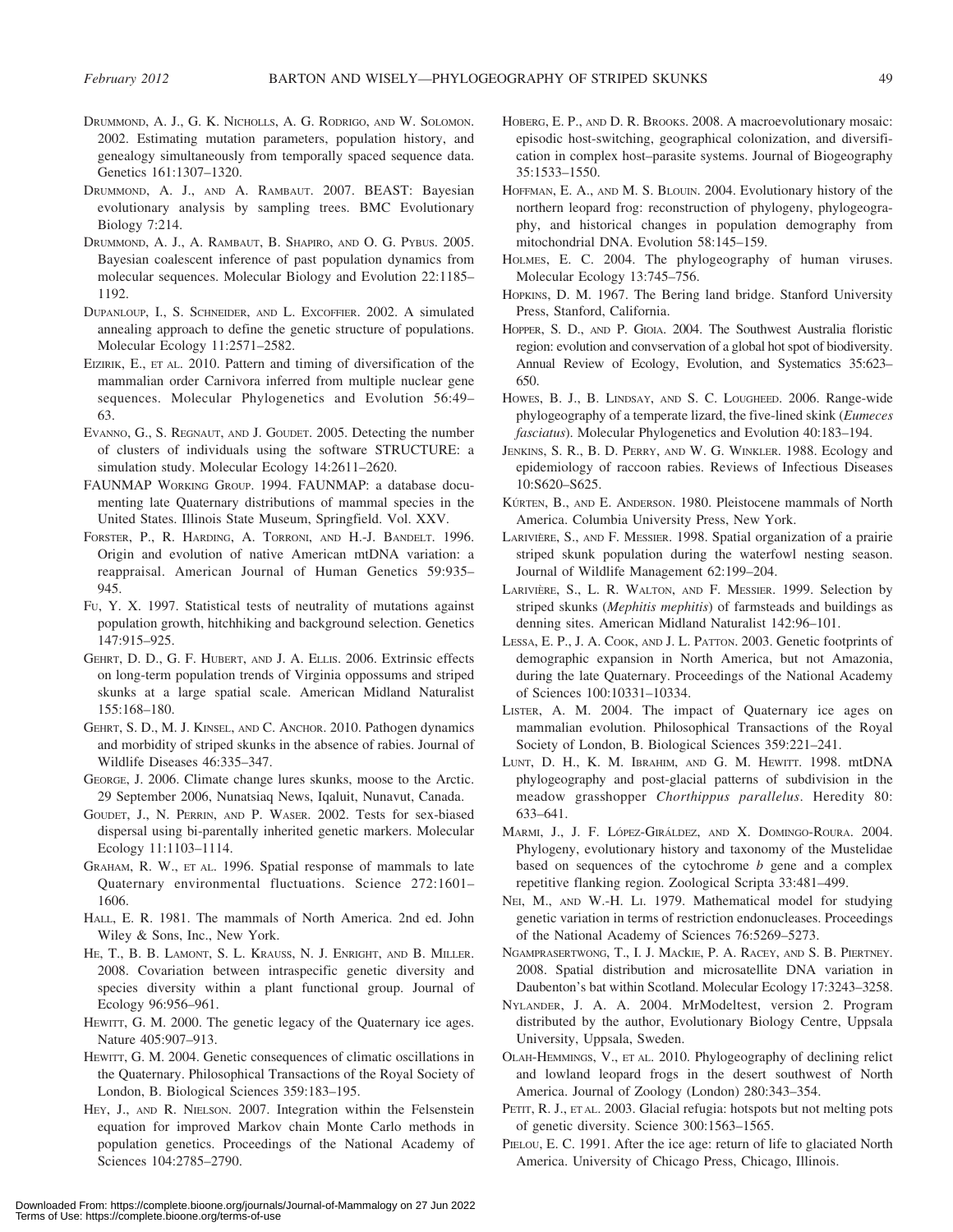- POSADA, D., K. A. CRANDALL, AND A. R. TEMPLETON. 2000. GeoDis: a program for the cladistic nested analysis of the geographical distribution of genetic haplotypes. Molecular Ecology 9:487–488.
- PRITCHARD, J. K., M. STEPHENS, AND P. DONNELLY. 2000. Inference of population structure from multilocus genotype data. Genetics 155:945–959.
- RAND, A. L. 1954. The ice age and mammal speciation in North America. Arctic 7:31–35.
- RAYMOND, M., AND F. ROUSSET. 1995. GENEPOP (version 1.2): population genetics software for exact tests and ecumenicism. Journal of Heredity 86:248–249.
- RICE, W. R. 1989. Analyzing tables of statistical tests. Evolution 43:223–225.
- ROSATTE, R. C. 1987. Striped, spotted, hooded, and hog-nosed skunk. Pp. 598–613 in Wild furbearer management and conservation in North America. Ontario Trappers Association, Toronto, Ontario, Canada.
- ROZAS, J., J. C. S.-D. BARRIO, X. MESSEGUER, AND R. ROZAS. 2003. DnaSP, DNA polymorphism analyses by the coalescent and other methods. Bioinformatics 19:2496–2497.
- SANTUCCI, F., B. C. EMERSON, AND G. M. HEWITT. 1998. Mitochondrial DNA phylogeography of European hedgehogs. Molecular Ecology 7:1163–1172.
- SARGEANT, A. B., R. J. GREENWOOD, J. L. PIEHL, AND W. B. BICKNELL. 1982. Recurrence, mortality, and dispersal of prairie striped skunks, Mephitis mephitis, and implications to rabies epizootiology. Canadian Field Naturalist 96:312–316.
- SCUDDER, G. G. E., AND N. GESSLER. 1989. The outer shores. Queen Charlotte Islands Museum Press, Skidegate, British Columbia, Canada.
- SOLTIS, D. E., A. B. MORRIS, J. S. MCLACHLAN, P. S. MANOS, AND P. S. SOLTIS. 2006. Comparative phylogeography of unglaciated eastern North America. Molecular Ecology 15:4261–4293.
- TABERLET, P., AND J. BOUVET. 1994. Mitochondrial DNA polymorphism, phylogeography, and conservation genetics of the brown bear, Ursus arctos in Europe. Proceedings of the Royal Society of London, B. Biological Sciences 255:195–200.
- TEMPLETON, A. R. 1998. Nested clade analyses of phylogeographic data: testing hypotheses about gene flow and population history. Molecular Ecology 7:381–397.
- TEMPLETON, A. R. 2008. Nested clade analysis: an extensively validated method for strong phylogeographic inference. Molecular Ecology 17:1877–1880.
- TEMPLETON, A. R., E. BOERWINKLE, AND C. F. SING. 1987. A cladistic analysis of phenotypic associations with haplotypes inferred from restriction endonuclease mapping. I. Basic theory and an analysis of alcohol dehydrogenase activity in Drosophila. Genetics 117:343–351.
- TEMPLETON, A. R., E. ROUTMAN, AND C. A. PHILLIPS. 1995. Separating population structure from population history: a cladistic analysis of the geographical distribution of mitochondrial DNA haplotypes in the tiger salamander, Ambystoma tigrinum. Genetics 140:767–782.
- VAN GELDER, R. G. 1959. A taxonomic revision of the spotted skunks (genus Spilogale). Bulletin of the American Museum of Natural History 117:229–392.
- VERTS, B. J. 1967. The biology of the striped skunk. University of Illinois Press, Urbana.
- WANG, X., D. P. WHISTLER, AND G. T. TAKEUCHI. 2005. A new basal skunk Martinogale (Carnivora, Mephitinae) from late Miocene Dove Springs formation, California, and origin of New World mephitines. Journal of Vertebrate Paleontology 25:936–949.
- WARD, R. H., AND J. V. NEEL. 1976. The genetic structure of a tribal population, the Yanomama Indians. XIV. Clines and their interpretation. Genetics 82:103–121.
- YANG, D.-S., AND G. J. KENAGY. 2009. Nuclear and mitochondrial DNA reveal contrasting evolutionary processes in populations of deer mice (Peromyscus maniculatus). Molecular Ecology 18:5115-5125.

Submitted 31 July 2010. Accepted 25 July 2011.

Associate Editor was David L. Reed.

#### **APPENDIX I**

List of samples of Mephitis mephitis used in the present study, including: state, identification number, county, GenBank accession number, and sex. Samples were obtained as described in ''Materials and Methods.''

Arizona.—AZ004, Cochise, JN008613, female; AZ007, Cochise, JN008636, male; AZ008, Cochise, JN008597, female.

California.—CA02, Sacramento, JN008604, male; CA03, Sacramento, JN008534, male; CA04, Sacramento, JN008527, male; CA05, Sacramento, JN008573, male; CA07, Humboldt, JN008529, unknown; CA08, Humboldt, JN008574, unknown; CA09, Humboldt, JN008633, unknown; CA16, Butte, JN008572, male; CA17, Butte, JN008593, female; CA18, Butte, JN008483, male; CA19, Butte, JN008612, male.

Georgia.—C11, Walker, JN008470, female; C34, Walker, JN008665, female; E1, Walker, JN008652, female; E2, Walker, JN008606, male; E3, Catoosa, JN008464, female; E4, Walker, JN008605, unknown; E5, Whitfield, JN008486, unknown; E6, Whitfield, JN008482, unknown; E7, Walker, JN008504, unknown; E8, Walker, JN008507, unknown; GA9005, Catoosa, JN008476, male; GA9006, Catoosa, JN008697, female; GA9007, Walker, JN008584, male; GA9008, Walker, JN008648, male; GA9011, Walker, JN008521, male; GA9013, Chattooga, JN008675, male; GA9025, Walker, JN008459, female.

Illinois.—IL001, Madison, JN008595, male; IL002, Crawford, JN008497, female; IL003, Effingham, JN008703, male; IL004, Crawford, JN008647, female; IL005, Clark, JN008676, male; IL006, Jasper, JN008503, male; IL007, Crawford, JN008680, male; IL008, Vermillion, JN008693, male; IL009, Crawford, JN008585, male; IL010, Crawford, JN008582, male; IL011, Crawford, JN008614, male; IL012, Jasper, JN008502, male; IL013, Jersey, JN008685, female; IL014, DuPage, JN008533, male; IL015, DuPage, JN008611, female; IL016, Cook, JN008598, female; IL018, Sangamon, JN008663, male; IL019, Lake, JN008640, male.

Indiana.—IN003, Carroll, JN008700, female; IN004, Harrison, JN008460, male; IN006, Harrison, JN008477, female; IN007, Harrison, JN008489, female; IN008, Harrison, JN008629, male; IN015, Steuben, JN008500, male; IN017, Steuben, JN008508, male; IN018, Tippecanoe, JN008596, male; IN019, Montgomery, JN008631, unknown; IN020, Montgomery, JN008469, unknown; IN021, Clark, JN008626, male; IN022, Daviess, JN008627, unknown; IN023, Pike, JN008480, unknown; IN024, Pike, JN008610, unknown; IN025, LeGrange, JN008632, unknown; IN026, Noble, JN008515, unknown.

Louisiana.—LA001, Caldwell, JN008615, male; LA002, Ouachita, JN008499, male; LA003, Franklin, JN008468, male; LA004, JN008639, Ouachita, female; LA005, Ouachita, JN008461, female; LA006, Tensas, JN008447, male; LA007, Ouachita, JN008656, male;